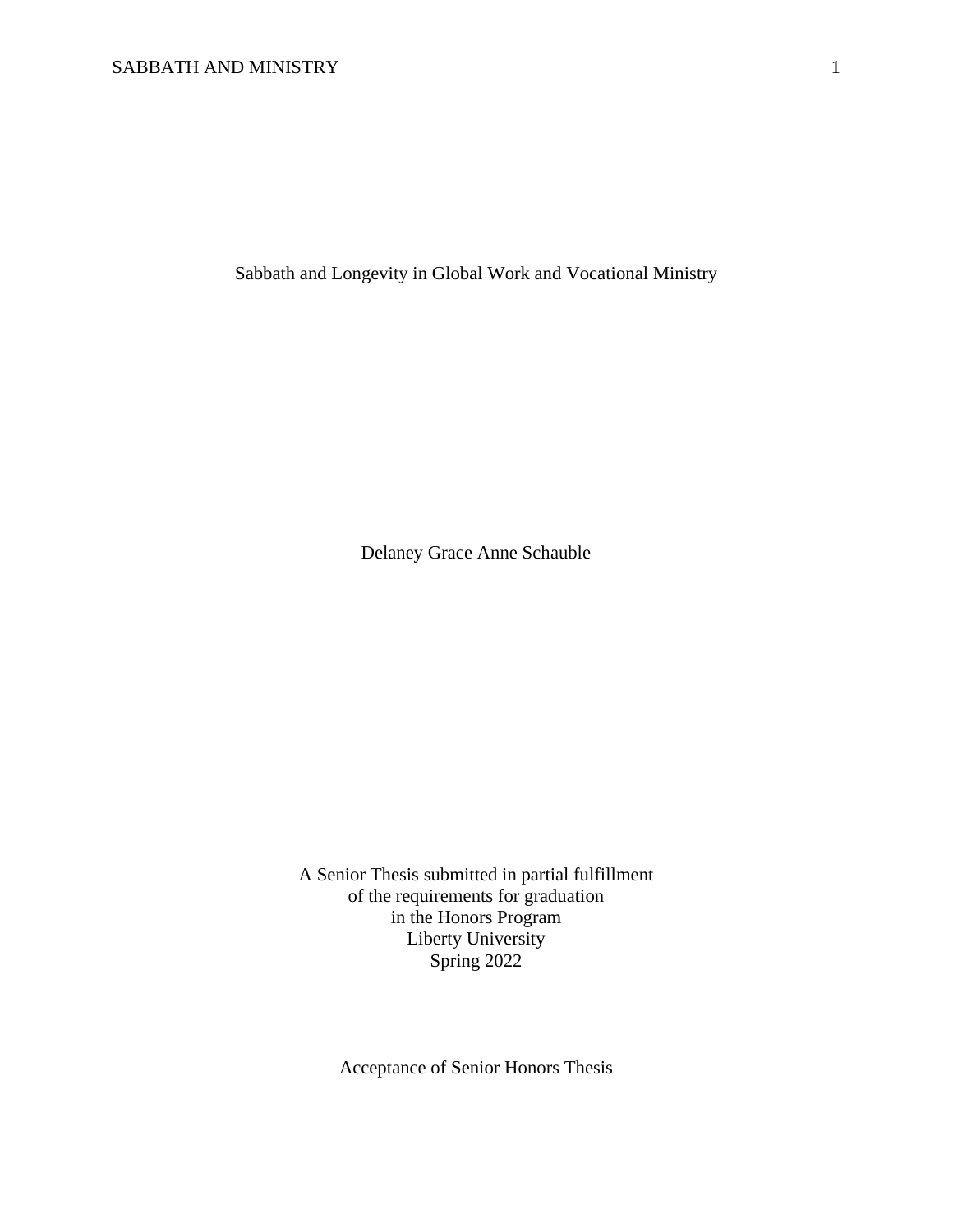This Senior Honors Thesis is accepted in partial fulfillment of the requirements for graduation from the Honors Program of Liberty University.

> Frampton Fox, Ph.D. Thesis Chair

\_\_\_\_\_\_\_\_\_\_\_\_\_\_\_\_\_\_\_\_\_\_\_\_\_\_\_ \_\_\_\_\_\_\_\_\_\_\_\_\_\_\_\_\_\_\_\_\_\_\_\_\_\_\_

> Melody Harper, Ph.D. Committee Member

\_\_\_\_\_\_\_\_\_\_\_\_\_\_\_\_\_\_\_\_\_\_\_\_\_\_\_\_\_\_\_\_\_\_\_\_\_ \_\_\_\_\_\_\_\_\_\_\_\_\_\_\_\_\_\_\_\_\_\_\_\_\_\_\_

> Marilyn Gadomski Peyton, Ph.D. Honors Assistant Director

\_\_\_\_\_\_\_\_\_\_\_\_\_\_\_\_\_\_\_\_\_ \_\_\_\_\_\_\_\_\_\_\_\_\_\_\_\_\_\_\_\_\_\_\_\_\_\_\_

\_\_\_\_\_\_\_\_\_\_\_\_\_\_\_\_\_\_\_\_\_\_ April 20, 2022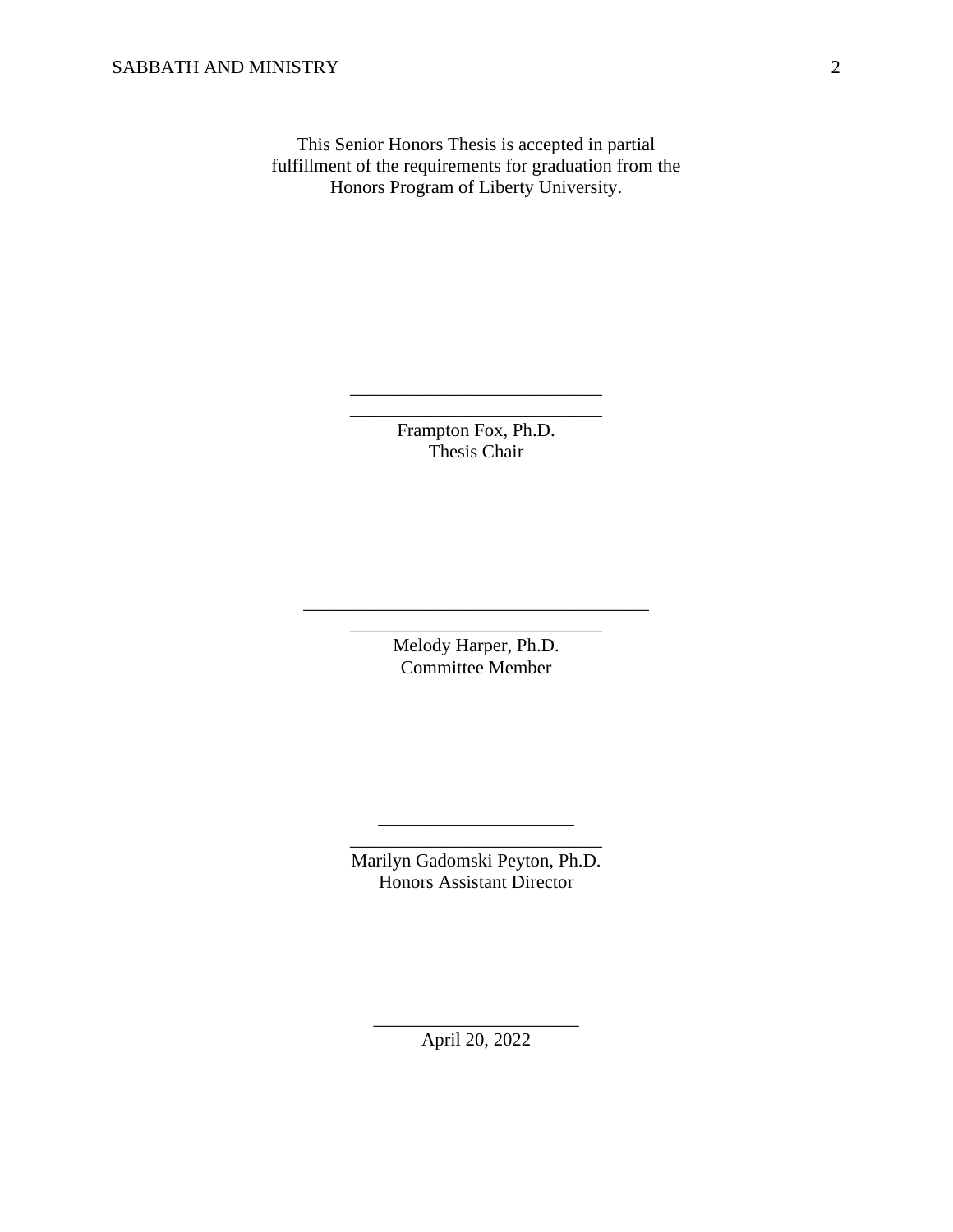## **Abstract**

Sabbath is a scripturally mandated pattern that was established by God in Genesis and continues to be practiced in vocational ministry, global ministry and in society as a whole. In past ethnographic research, there is a correlation between practice of Sabbath and a simultaneous decrease of attrition and increase of effectivity of ministry in global work. The same impact of Sabbath practice is also found for those in vocational ministry. The question is how the practice of Sabbath impacts the ministry and longevity of vocational ministry work. By partaking in Sabbath practice, both weekly and longer periods of sabbatical, rates of burnout and attrition decrease, and the effectivity of ministry increases. A connection was found between practice of Sabbath (whether on the mission field or vocationally in the States) and more efficient overall ministry.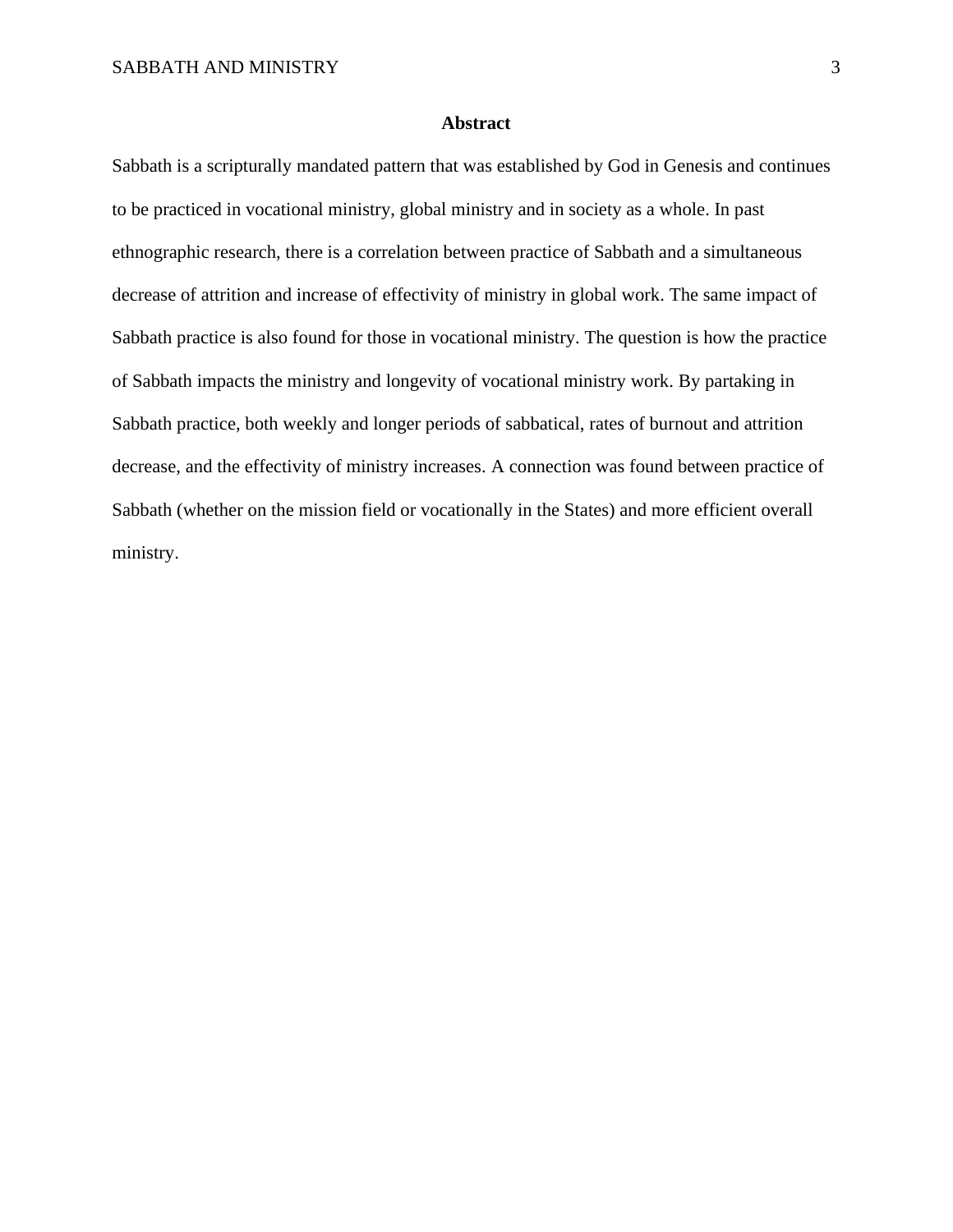### **Introduction**

Sabbath is a concept that is manifest all throughout Scripture, from the Old Testament to the New Testament. God establishes Sabbath in the first pages; in the Creation account, "God blessed the seventh day by resting."<sup>1</sup> He implements Sabbath as law in Old Testament living and continues to model it as Jesus walks human life in the Gospels. As heavily as this concept is seen in Scripture, it must have weighty implications in the lives of believers. This seeks to understand the impact that this scripturally mandated rhythm has on the lives of vocational ministry workers and their ministry itself; it will also build upon prior ethnographic research that sought to find the correlation between the regular practice of Sabbath and the longevity and effectiveness of global work by comparing the larger bibliographic research with past ethnographic study. These will be compared to determine the impact of regular practice of Sabbath in global contexts versus vocational ministry.

Throughout church history, keeping of Sabbath has been heavily discussed and implemented. Sabbath is seen in the lives of the apostles to the beginnings of Protestant Christianity and into the twenty-first century. This pattern is seen today in not only the church but in many aspects of human culture as well. The author of this thesis has done prior research regarding Sabbath and global work asking the question, "How does the practice of Sabbath create longevity among global workers?"<sup>2</sup> In understanding Sabbath principles and the ways in which Sabbath is seen to affect many different avenues of both secular and religious lives, the

<sup>&</sup>lt;sup>1</sup> Barbara Cordelia Hart Yorks, "The Understanding and Practice of Sabbath," (Order no. 3481925, Asbury Theological Seminary, 2011), 17.

<sup>&</sup>lt;sup>2</sup> Delaney Schauble, "Sabbath and Longevity in Global Work," (Presented at Liberty University, Lynchburg, Virginia, April 30, 2021), 8, unpublished.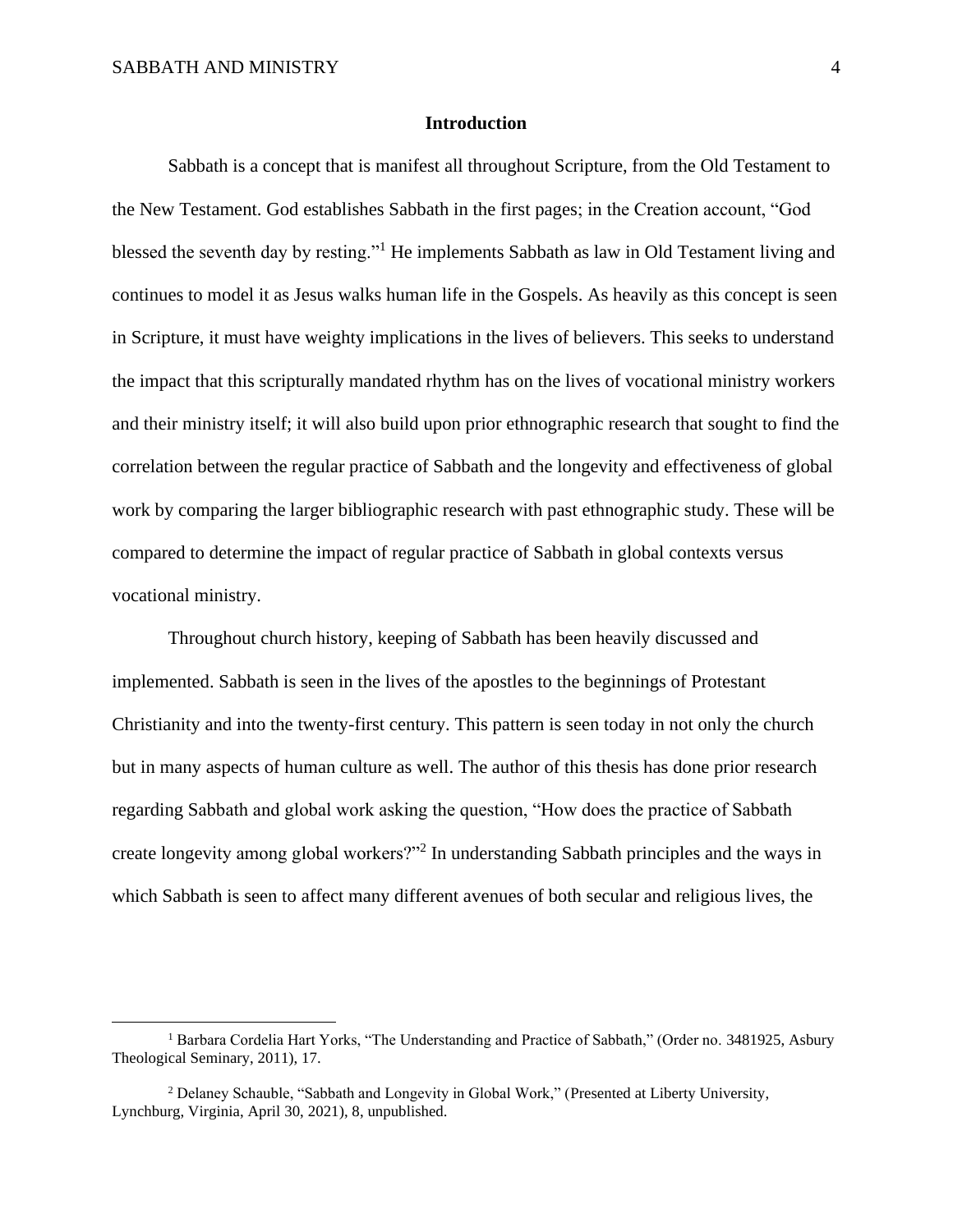question remains: How does practice of Sabbath impact those in vocational ministry and is this consistent with the prior study regarding Sabbath in global work?

This research observes Sabbath practice in vocational ministry and the secular world in general (including the workplace, health, and other religious settings). This research utilizes literature to delve into the topic of Sabbath and the way that it is practiced in the United States, more specifically focusing on vocational ministry. It asks, "How does the practice of Sabbath impact the ministry and longevity of vocational ministry work?" In utilizing sources such as biblical scholars and biblical journals, research will be compiled to discover themes regarding Sabbath. The research will conclude with a comparison of the themes of increased effectiveness and decreased burnout and attrition due to Sabbath practice among vocational workers and prior findings involving global workers.

## **The Study of Sabbath**

#### **Defining Sabbath**

Sabbath is a general term that can refer to a variety of specific practices. *The Macmillan Encyclopedia* includes multiple definitions of Sabbath and the way it is practiced. To begin, "In Judaism, [Sabbath is] the seventh day of the week, ordained by God in the Pentateuch as a day of rest for the benefit of his people."<sup>3</sup> The role of Sabbath for Orthodox Jews is "the sabbath is a day on which no work or casual activity is allowed."<sup>4</sup> Lastly, "The early Christian Church soon substituted Sunday as the Christian day of rest and worship because Christ's resurrection took place on the first day of the (Jewish) week."<sup>5</sup> Wirzba describes deeper emotional and spiritual

<sup>3</sup> Sabbath*, The Macmillan Encyclopedia*, London: Macmillan, 2003.

<sup>4</sup> Ibid.

<sup>5</sup> Sabbath, *The Macmillan Encyclopedia*.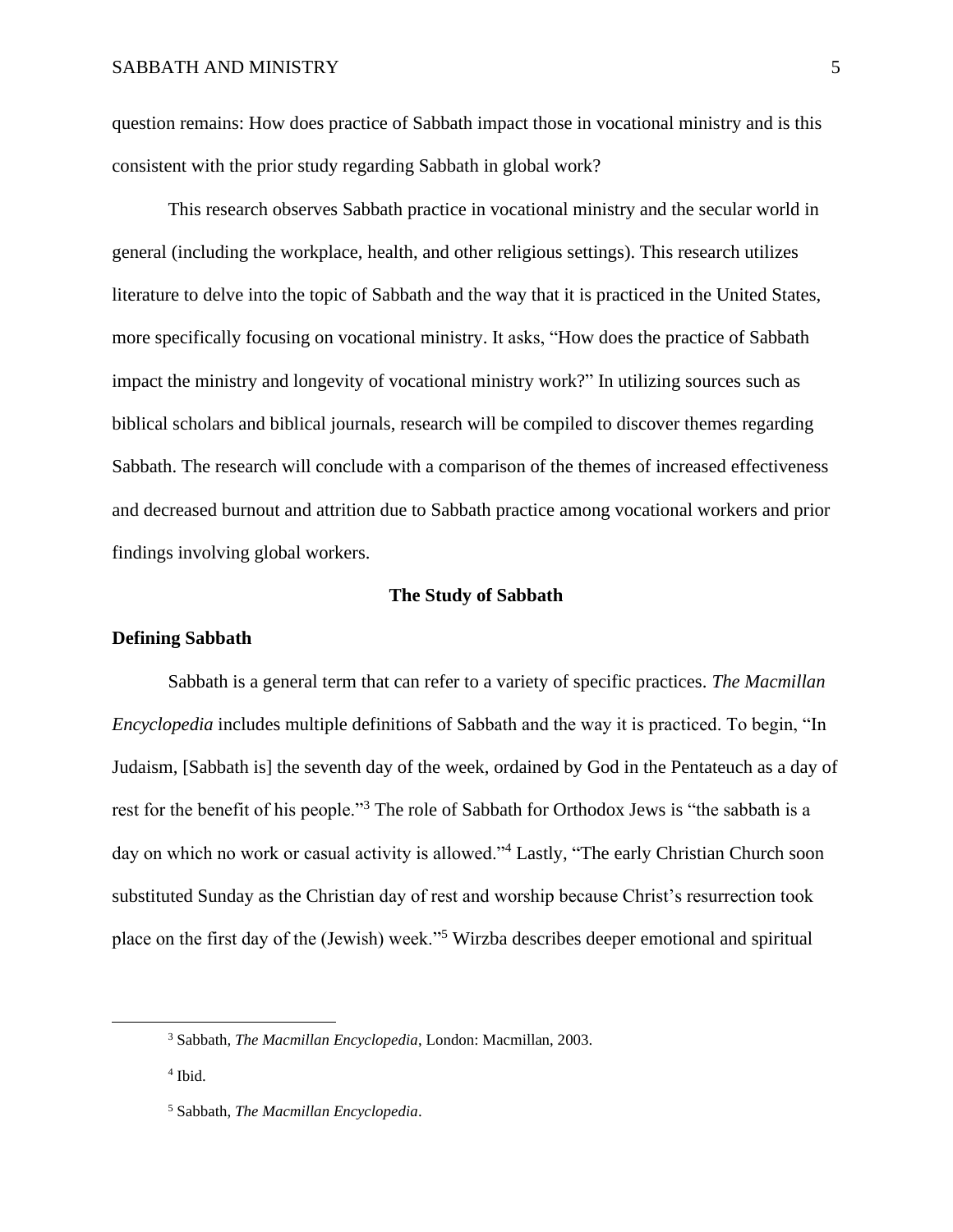implications associated with Sabbath: "Rather than being simply a 'break' from frenetic, selfobsessed ways of living, the Sabbath is a discipline and practice in which we ask, consider, and answer the questions that will lead us into a complete and joyful life."<sup>6</sup> John Mark Comer, former pastor of Bridgetown Church, explains that "The word *Sabbath* comes to us from the Hebrew Shabbat. The word literally means 'to stop.' The Sabbath is a day to stop: stop working, stop wanting, stop worry, just stop."7

Practicing Sabbath can look different ways for different people, such as a day in nature or a day without the use of technology. In his book, *The Ruthless Elimination of Hurry*, the pastor and author John Mark Comer talks about the unique ways in which his family practices their day of Sabbath rest. During the day that they choose to set aside as Sabbath, they put their phones in a basket and keep them away in a cabinet. In this way, they are detaching from many of the demands of life in order to better engage in intentional rest. This does not mean that Sabbath and the use of technology are mutually exclusive; that is the specific choice of Pastor Comer and his family. One parish pastor describes that "A way to practice Sabbath, especially for busy young families is to insist on protecting and sanctifying the family meal. Parents can be intentional about blocking out those activities that interfere with the family preparing food and enjoying it together and perhaps sharing it with others."<sup>8</sup> Yet, at the same time, others choose not to cook on days they practice Sabbath. Extended periods of Sabbath could look like a week off work or vocational ministry, but that does not mean that spontaneous ministry cannot take place. The

<sup>6</sup> Norman Wirzba, *Living the Sabbath: Discovering the Rhythms of Rest and Delight* (Grand Rapids, MI: Brazos Press, 2006), 26.

<sup>7</sup> John Mark Comer, *The Ruthless Elimination of Hurry* (Great Britain: Hodder& Stoughton, 2019), 112.

<sup>8</sup> Pamela Fickenscher and Norman Wirzba, "Sabbath for pastors.," The Christian Century 122, no. 23 (Nov. 15, 2005): 43.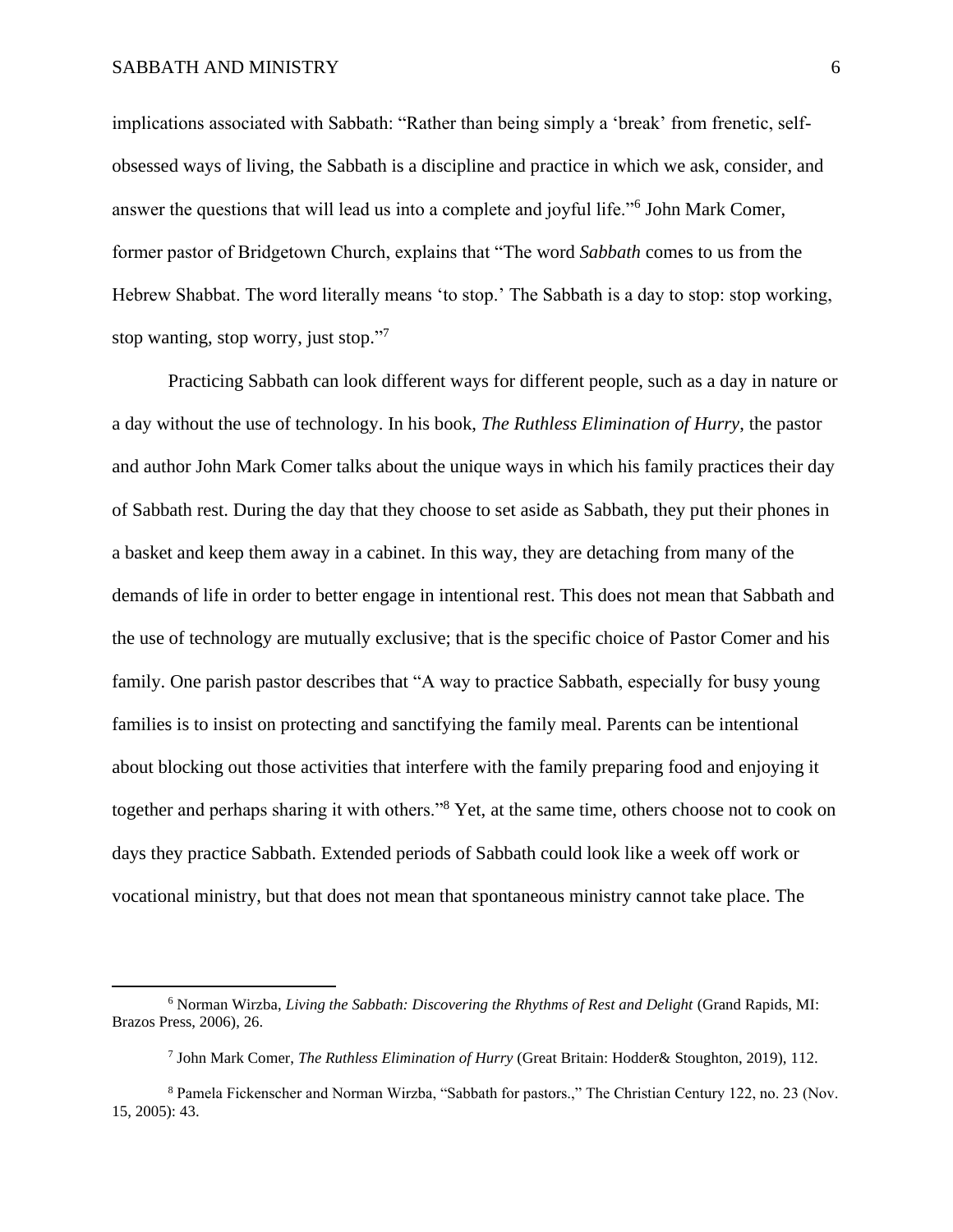principles of Sabbath are the same, but the tangible practices of it differ for each individual church, family and person.

## **Sabbath in Scripture**

Sabbath was created in Genesis  $2^9$ , when God rested on the seventh day of Creation. "On the seventh day, God stepped off the Director's throne and fell in love with the world."  $^{10}$ This is the first time Sabbath is practiced or spoken of, and it set the pattern and precedent for the way in which God's people should live. Bernstein gives insight to this original time of Sabbath rest: "While God's work yields tangible gifts on the first six days (earth, water, planets, fish), god's rest on the seventh day yields intangible gifts: time and rest to enjoy the creation."<sup>11</sup> Sabbath is later seen in the lives of the Israelites, a reminder that they have specifically been chosen to be God's people. "In a discussion of Sabbath in Exodus, God says that the Sabbath is a sign between Himself and His people: 'You shall surely observe My Sabbaths; for this is a sign between Me and you throughout your generations, that you may know that I am the Lord who sanctifies you.' (Exodus 31:13, New International Version)."<sup>12</sup>

In prior ethnographic research, many global workers pointed to Genesis 2 immediately when asked about where they saw the model of Sabbath in Scripture. Mike Chip, a global worker in Western Europe explains that "It is not necessarily that God was tired, but He was enjoying and appreciating His creation.' He likened this to taking a day to reconnect, another assertion

<sup>9</sup> Unless otherwise noted, all biblical passages referenced employ the English Standard Version.

<sup>10</sup> Ellen Bernstein, "Celebrating God, Celebrating Earth: Psalms, Sabbath, and Holy Days," *Currents in Theology and* Mission 37, no. 5 (October 2010): 382.

 $11$  Ibid.

 $12$  Jama L. White, Amanda M. Blackburn and Mary K. Plisco, "Rest as a Virtue: Theological Foundations and Application to Personal and Professional Life," *Journal of Psychology and Theology* 43, no. 2 (Summer, 2015): 100-101.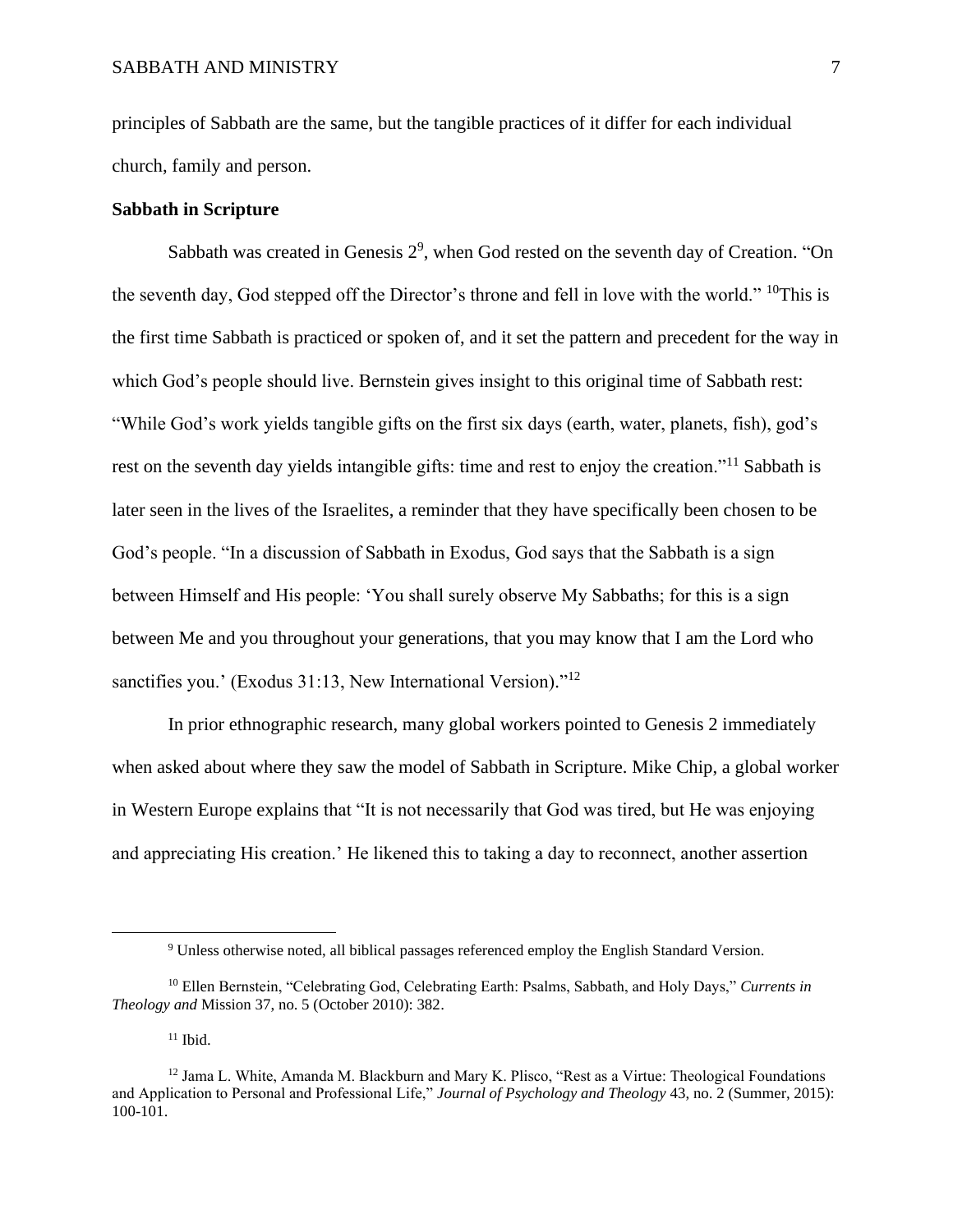many global workers made when describing their understanding of Sabbath."<sup>13</sup> Understanding these principles is instrumental to the ways in which many of these global workers practiced Sabbath, and similarly, greatly impact how those in vocational ministry practice Sabbath.

In the Old Testament, Sabbath describes a day, a season, and even an entire year of rest. In Genesis 2, Sabbath is first introduced. Verse 2 states "And on the seventh day God finished his work that he had done, and he rested on the seventh day from all that he had done." Hamilton describes that "By virtue of being sanctified, one day of rest is set apart from six days of activity. It is divine designation alone that marks the seventh day as holy."<sup>14</sup> Then God, in "Having completed the work of creation, God 'rested' or 'ceased from work.' Then He determined to set aside that seventh day as a special day for Himself. His resting became the basis for the commandment to man to observe the Sabbath."<sup>15</sup> He commands that they "Remember the Sabbath day by keeping it holy. Six days you shall labor and do all your work, but the seventh day is a sabbath to the Lord your God. On it you shall not do any work…" (Exodus 20:8-10a). Bernstein describes this fourth commandment: "Observe the Sabbath; keep it holy by insuring its integrity, its wholeness."<sup>16</sup> Leviticus even discusses the land that grows crops requiring a Sabbath: "but in the seventh year there shall be a Sabbath of solemn rest for the land, a Sabbath to the Lord. You shall not sow your field or prune your vineyard" (Leviticus 25:4). Sabbath practice in the Old Testament is structural for the lives of God's people.

<sup>&</sup>lt;sup>13</sup> Schauble, "Sabbath and Longevity in Global Work," 12, unpublished.

<sup>&</sup>lt;sup>14</sup> Victor P. Hamilton, The New International Commentary on the Old Testament: The Book of Genesis, Chapters 1-17, (Grand Rapids, Michigan: William B. Eerdmans Publishing Company, 1990), 143.

<sup>15</sup> Howard F. Vos, *Genesis- Everyday Bible Commentary*, (Chicago: Moody Publishers, 2019), 20.

<sup>&</sup>lt;sup>16</sup> Bernstein, "Celebrating God, Celebrating Earth: Psalms, Sabbath, and Holy Days," 383.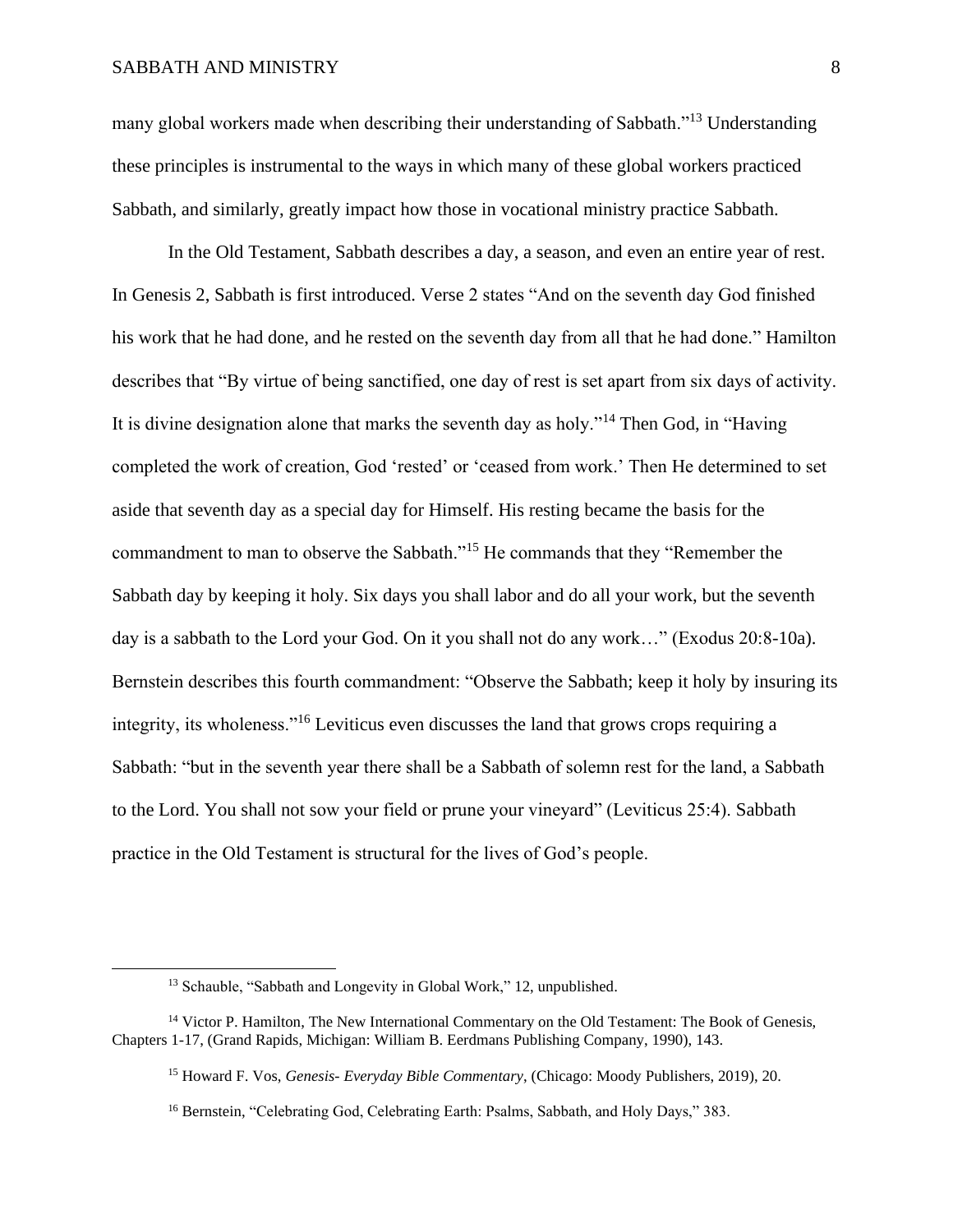Jesus Himself practiced Sabbath in moments when he stepped away from the crowd, and even those close to Him, to pray and sit with the Father. Luke 5:16 states that "he would withdraw to desolate places and pray." In Matthew 26, hours before His crucifixion, Jesus is alone in the garden praying and pleading before the Lord. Wilson and Hoffman outlines the model that Jesus invites His disciples into for rest as well; He calls them to retreat "By yourselves to a quiet place.' In the midst of a strenuous day of ministry, Jesus encouraged his disciples not to neglect their own personal needs… caring for ourselves is actually caring for the temple of the Holy Spirit within us  $(1 \text{ Corinthians } 6:19)$ .<sup>17</sup> These are just a few of the places where the life of Jesus demonstrated the act and value of practicing Sabbath rest.

The underlying principle of Sabbath is this: Rest from work is required to move forward in work that is more efficient, effective, and honoring to the Lord. The day of rest was originally about worship: "Ultimately it became a day of positive worship of the Deity, characterized not only by complete abstention from all ordinary occupations and activities but also by assemblage in temple or synagogue and sacrifice or prayer or ritual observance there."<sup>18</sup> The Israelites had to take a day of rest for the Lord to remind them of His role as Provider and Sustainer. The fields had to take a year of rest every cycle to be more fertile for future crops.<sup>19</sup> In this same way, believers need time away from work so that they may live and work in ministry in a more effective manner. Westermann discusses the importance of Sabbath institution in the lives of believers: "The sanctification of the Sabbath institutes an order for humankind according to

<sup>17</sup> Michael Todd Wilson and Brad Hoffman, *Preventing Ministry Failure: A ShepherdCare Guide for Pastors, Ministers and Other Caregivers* (Downers Grove, Illinois: InterVarsity Press, 2007), 125.

<sup>18</sup> "Sabbath," in *The Interpreters Dictionary of the Bible*, vol. 4 (New York/Nashville: Abingdon Press, 1962), 135.

<sup>19</sup> Philippe Guillaume, *Land, Credit and Crisis: Agrarian Finance in the Hebrew Bible*, (London: Routledge, 2014), 135.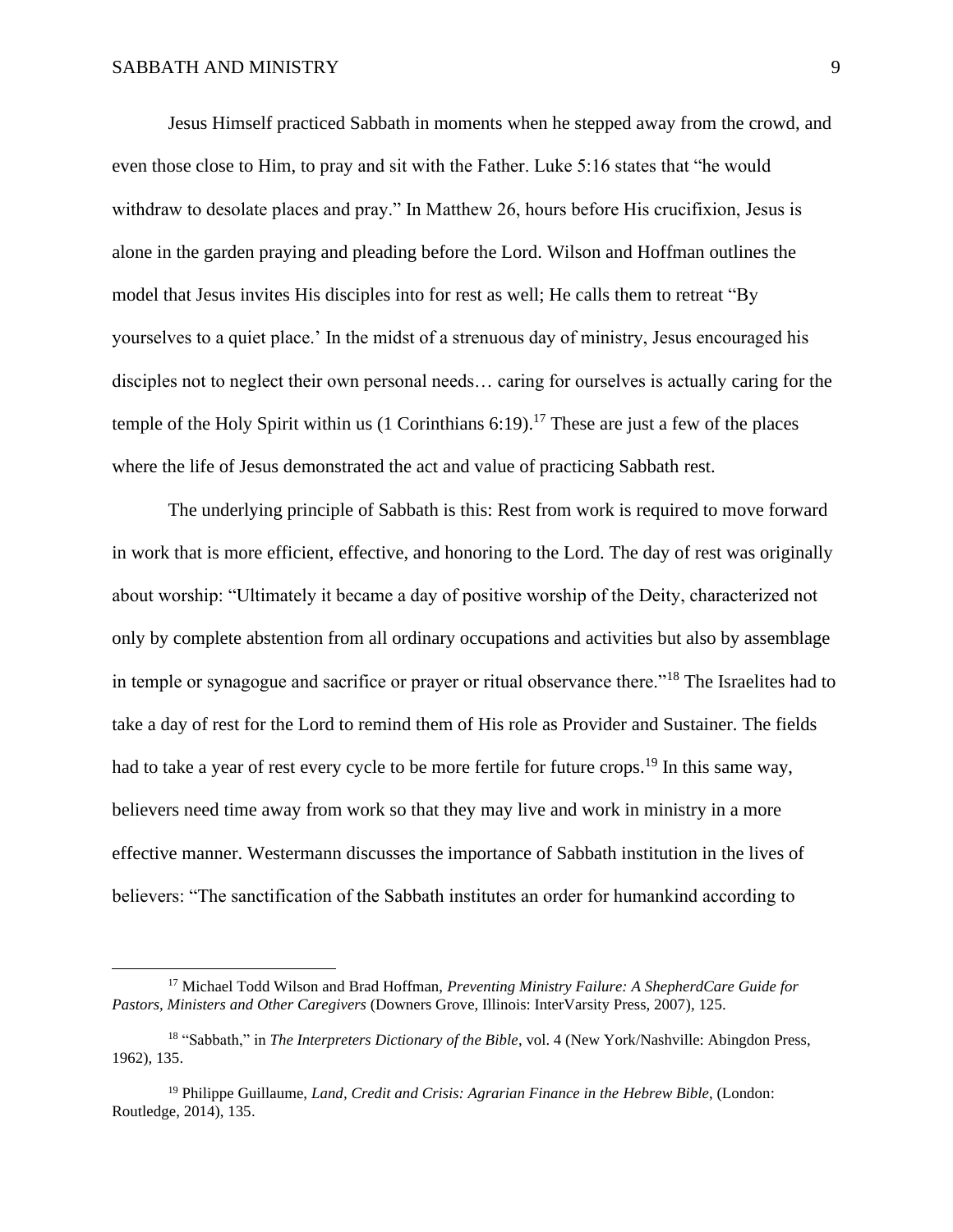which time is divided into time and holy time…By sanctifying the seventh day God instituted a polarity between the everyday and the solemn, between days of work and days of rest, which was to be determinative for human existence."<sup>20</sup>

## **Sabbath in Society**

While Sabbath is a concept that finds its origin in Scripture, there are holistic benefits to it as well. Sabbath, whether for spiritual reasons or an intentional time of rest aside from work, has mental, psychological, and physical benefits and implications as well. The term often used to describe extended Sabbath in church settings is sabbatical; similarly, this is a concept that is often utilized in the workplace: the concept of vacation. Jessica de Bloom makes the point that "Participants' health and well-being improved during vacation on five indicators: health status, mood, tension, energy level and satisfaction."<sup>21</sup> In further studies, it is seen that even short periods of rest or fun are beneficial to an individual's health. A study describes that, "Inspection of regression coefficients showed that a high amount of time spent on work-related activities had a negative impact on an individual's well-being before going to sleep, whereas time spent on low-effort, social, and physical activities had a positive impact on well-being."<sup>22</sup> While not exactly Sabbath, these practices of rest and vacation in the secular world represent sabbath-like principles. This is an addition in reviewing the literature, as similar benefits are seen from both secular sabbath-like practices and purposeful practice of Sabbath in vocational ministry and religious circles.

<sup>20</sup> Claus Westermann, *The Genesis Accounts of Creation*, (Philadelphia: Fortress, 1968), 171.

<sup>&</sup>lt;sup>21</sup> Jessica de Bloom et al., "Effects of Vacation from Work on Health and Well-being: Lots of Fun, Quickly Gone," *Work and Stress* 24, no. 2 (04, 2010).

 $^{22}$  Sabine Sonnetag. "Work, Recovery Activities, and Individual Well-Being: A Diary Study," *Journal of Occupational Health Psychology* 6 (3, 2001): 203, Doi:10.137/1076-8998.6.3.196.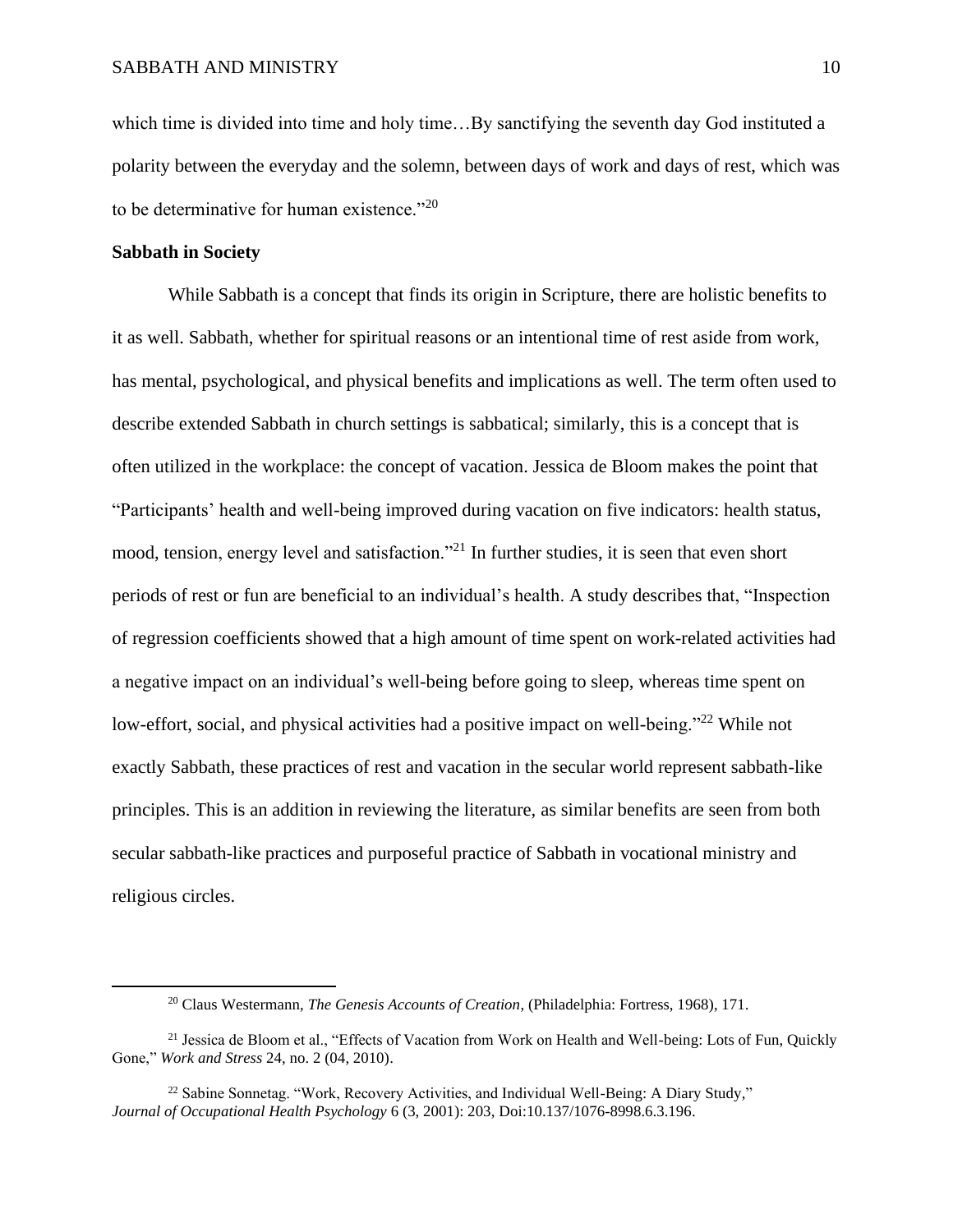Sabbath exists in society in ways that have become so natural and expected that the principle of it is often forgotten. For example, mail is not delivered on Sundays. Originally, "The early nineteenth century saw a nationwide campaign to end postal activity on Sundays."<sup>23</sup> While this was not immediately effective, it began movement towards practices that would one day come to fruition. Chick-fil-a is a well-known Christian, fast food organization, and they are known for being closed on Sundays. Many privately owned businesses, even those that do not identify as Christian, choose to close on Sundays and give their employees the day off. Sabbath is often imbedded into the fabric of society in ways that are so second-nature they can be so easily overlooked. The Judeo-Christian influence on this society has often led to practice of Sabbath without the spiritual meaning behind it.

In the history of Sabbath in society, many Christians fought to have this sacred day.

According to the *Virginia Magazine of History and Biography*,

Founded in 1828, the general Union for Promoting the Observance of the Christian Sabbath was a national organization that promoted Sabbatarianism through publications such as… one, which consists of a printed address and the minutes of its 1828 meeting. Although the General Union ceased to exist in 1832, its brief existence served as an example to statewide organizations such as the Virginia Society that picked up its mantle and worked for the sanctification of the Sabbath. (*Virginia Historical Society*) 24

Sabbath has not always been as established into culture and everyday life as it is today; the implications of the work done in the early 1800s to honor the Sabbath day and this intentional practice are seen throughout the pages of this research. Many in the country's religious history fought to honor the Sabbath, and this reveals many of the implications of those efforts.

<sup>23</sup> Forrest L. Marion, "All That Is Pure in Religion and Valuable in Society," *The Virginia Magazine of History and Biography* 109, no. 2 (2001): 190.

<sup>&</sup>lt;sup>24</sup> Marion, "All That Is Pure in Religion and Valuable in Society," 197.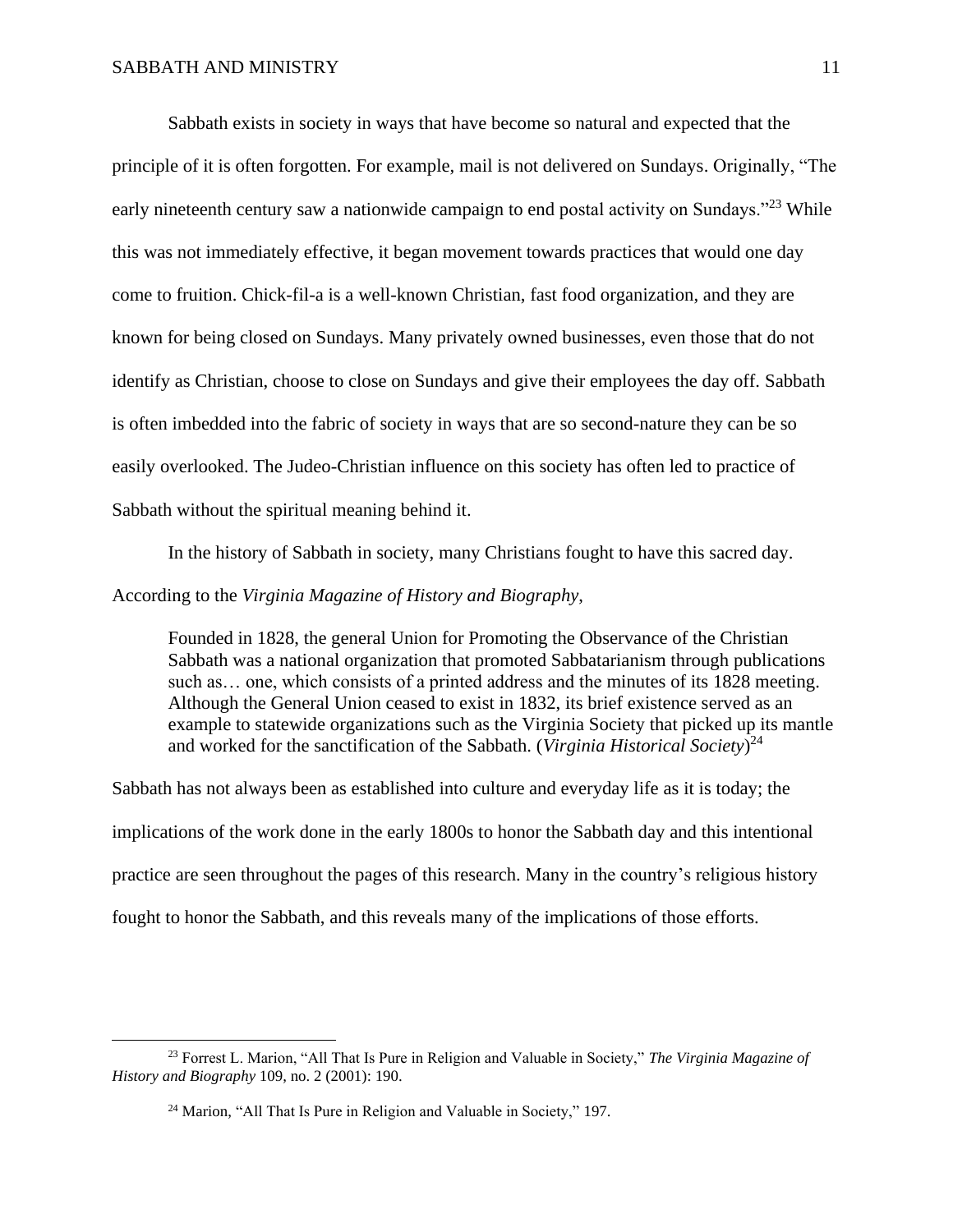## **Principles of Sabbath**

In a statement that encompasses Sabbath, Childers notes that "Sabbath rest was embedded in the religious and cultic observance of time…Sabbath as a practice was entrenched into the nature and fabric of God's intention for Israel's life together with God, others, and Creation."<sup>25</sup> Bass emphasizes that "The Christian practice of keeping sabbath embodies a theology of creation, liberation, and resurrection. Keeping Sabbath forms persons and communities in faith and fosters resistance to distorted ways of living and inadequate views of human identity."<sup>26</sup> Further, "In contrast to a single 'act' or even an ongoing 'activity' or 'discipline,' a Christian practice… is encompassing enough to address a need that is fundamental to human existence as such-in the case of Sabbath observance, the need for rest and communion with God-in ways that reflect God's purposes for mankind."<sup>27</sup> Philo, a Jewish philosopher, sees "sabbath rest as of the highest importance"<sup>28</sup> This is a weighty topic that has not been taken lightly in history, and the importance of it continues to be seen in many different avenues of life and religion.

The necessity of Sabbath is a point that cannot be emphasized enough. John Mark Comer points to a description of the necessity of Sabbath: "The Korean-born German philosopher Byung-Chul Han ends his book *The Burnout Society* with a haunting observation of most people

<sup>&</sup>lt;sup>25</sup> Jeremiah V. Childers "A Reintroduction of Sabbath as a Biblical Practice for the Spiritual Formation of Inman First Baptist Church Inman, South Carolina," Order No. 10792041, Gardner-Webb University, 2018: 38.

<sup>&</sup>lt;sup>26</sup> Dorothy Bass, "Christian Formation in and for Sabbath Rest: A Journal of Bible and Theology," *Interpretation* 59, no. 1 (01, 2005), 25.

<sup>27</sup> Bass, "Christian Formation in and for Sabbath Rest: A Journal of Bible and Theology," 27.

<sup>&</sup>lt;sup>28</sup> Heather A. McKay, "The Sabbath as a Day of Worship: The Evidence Prior," (PhD diss., University of Glasgow, 1992), 109.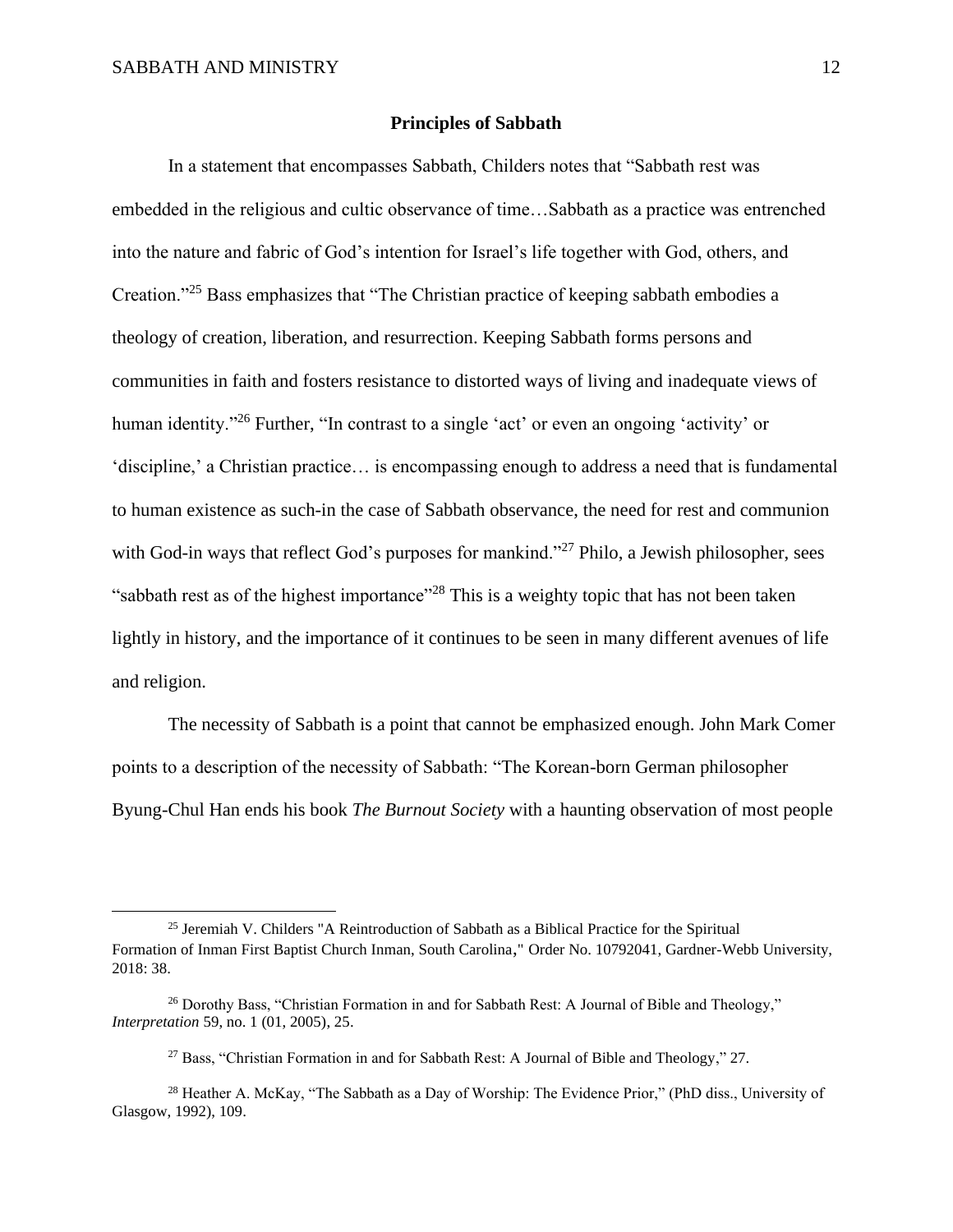in the Western world: 'They are too alive to die, and too dead to live.'"<sup>29</sup> Byung-Chul Han describes that "The Sabbath, too–a word that originally meant *stopping* [*aufhoren*]–is a day of not-to…a day free of all *in-order-to*, of all care."<sup>30</sup> Sabbath is an invitation to slow down in order that life may be enjoyed more fully. Comer points directly to Scripture as he discusses his "favorite invitation of Jesus"<sup>31</sup> in Matthew 11:28; Jesus says "Come to me, all who labor and are heavy laden, and I will give you rest." John Mark Comer continues to point to Scripture and the life of Jesus as a model of the necessity of rest as well as the fullness of life that results from proper Sabbath.

While it is seen that rest is beneficial and holds positive implications for every human, there is an aspect of Sabbath unique to those walking with the Lord. Sabbath stems out of a supernatural and divine creation, and there is certainly an aspect of Sabbath that supersedes the natural and impacts the spiritual. Sherman describes it in this way: "Observing Sabbath affirms that God remains Lord over all time, so that our competing and often conflicting secular understandings of time are shown to be encompassed by a larger, divine purpose and goal. For Christians, practicing Sabbath rest is not a spiritual exercise in a temporal vacuum, but rather an eschatological gift that actually anchors our time."<sup>32</sup> There are instrumental aspects of Sabbath that can only be understood on a spiritual level, because they are, in their nature and genesis, spiritual and divine. Bass describes these deeper spiritual aspects: "good Sabbaths make good Christians by regularly reminding us of God's creative, liberating, and redeeming presence, not

<sup>29</sup> Comer, *The Ruthless Elimination of Hurry*, 17.

<sup>30</sup> Byung-Chul Han, *The Burnout Society*, (Stanford, California: Stanford University Press, 2015): 33-34.

<sup>31</sup> Comer, *The Ruthless Elimination of Hurry*, 17.

<sup>32</sup> Robert Sherman, "Reclaimed by Sabbath Rest: A Journal of Bible and Theology," *Interpretation* 59, no. 1 (01, 2005): 50.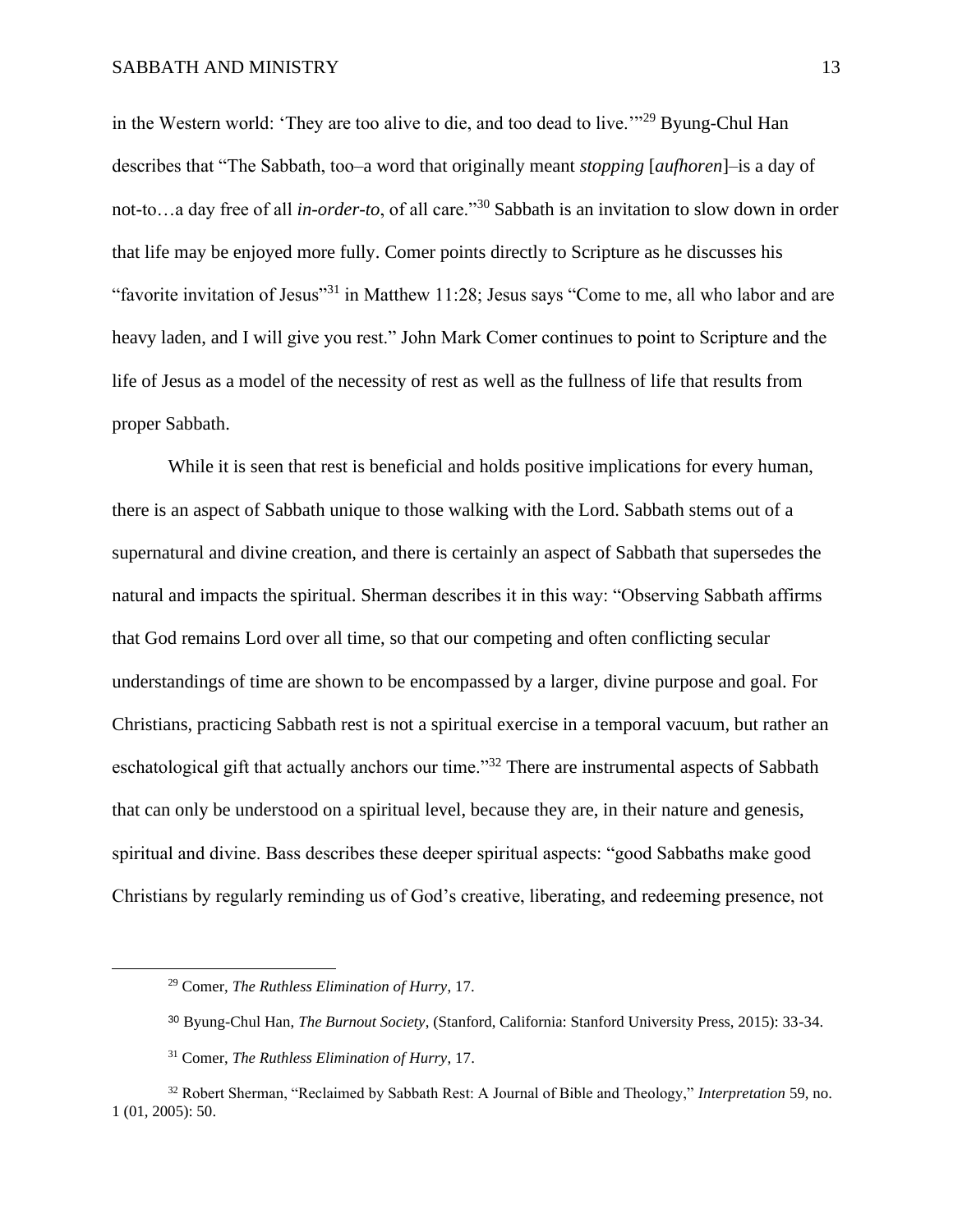only in words but also through a practice we do together in response for that presence.<sup>33</sup> There is a renewal and rest for one's spirit in the practice of Sabbath, but the depth of this is only experienced by those that are practicing Sabbath with the Lord, because it is not an exercise to be done and moved on from; it is a lifestyle of resting in the Lord.

There is a dynamic distinction between legalism regarding Sabbath and the biblical practice of Sabbath, and this distinction must be addressed. Throughout church history, Sabbath has often been associated with the strict rules of what you *cannot* do on Sabbath. One journal describes that "As a result of this strict and threatening regimentation, Sabbath-keeping often became a matter of observing a set of rules rather than an opportunity to grow in faith and experience abundant living."<sup>34</sup> This same legalism is seen in Scripture and especially highlighted in Jesus' interactions with the Pharisees. In multiple instances, such as Matthew 12 and Mark 3, the Pharisees seek to catch Jesus doing something "wrong" on the Sabbath. Jesus challenged their legalism in Mark 3:4 when he asked them, "Is it lawful on the Sabbath to do good or to do harm, to save life or to kill?" Conversely to this legalistic perspective, "Biblical texts, in which the institution of Sabbath is discussed, describe the Sabbath as a divine gift that empowers humanity to continually grow deeper into the relationship.<sup>35</sup> Throughout history, Sabbath has often become about strict rules, but the principle of Sabbath is that of resting and honoring the Lord (not that of legalism).

<sup>&</sup>lt;sup>33</sup> Dorothy C. Bass, Practicing Our Faith a Way of Life for a Searching People, (San Francisco, California: Jossey-Bass, 1998): 88.

<sup>&</sup>lt;sup>34</sup> Pieter G. R. de Villiers and George Marchinkowski, "Guidelines for the Spiritual Practice of Sabbath-Keeping," Hervormde Teologiese Studies 77, no. 2 (2021): 3.

<sup>&</sup>lt;sup>35</sup> Vlliers and George Marchinkowski, "Guidelines for the Spiritual Practice of Sabbath-Keeping," 3.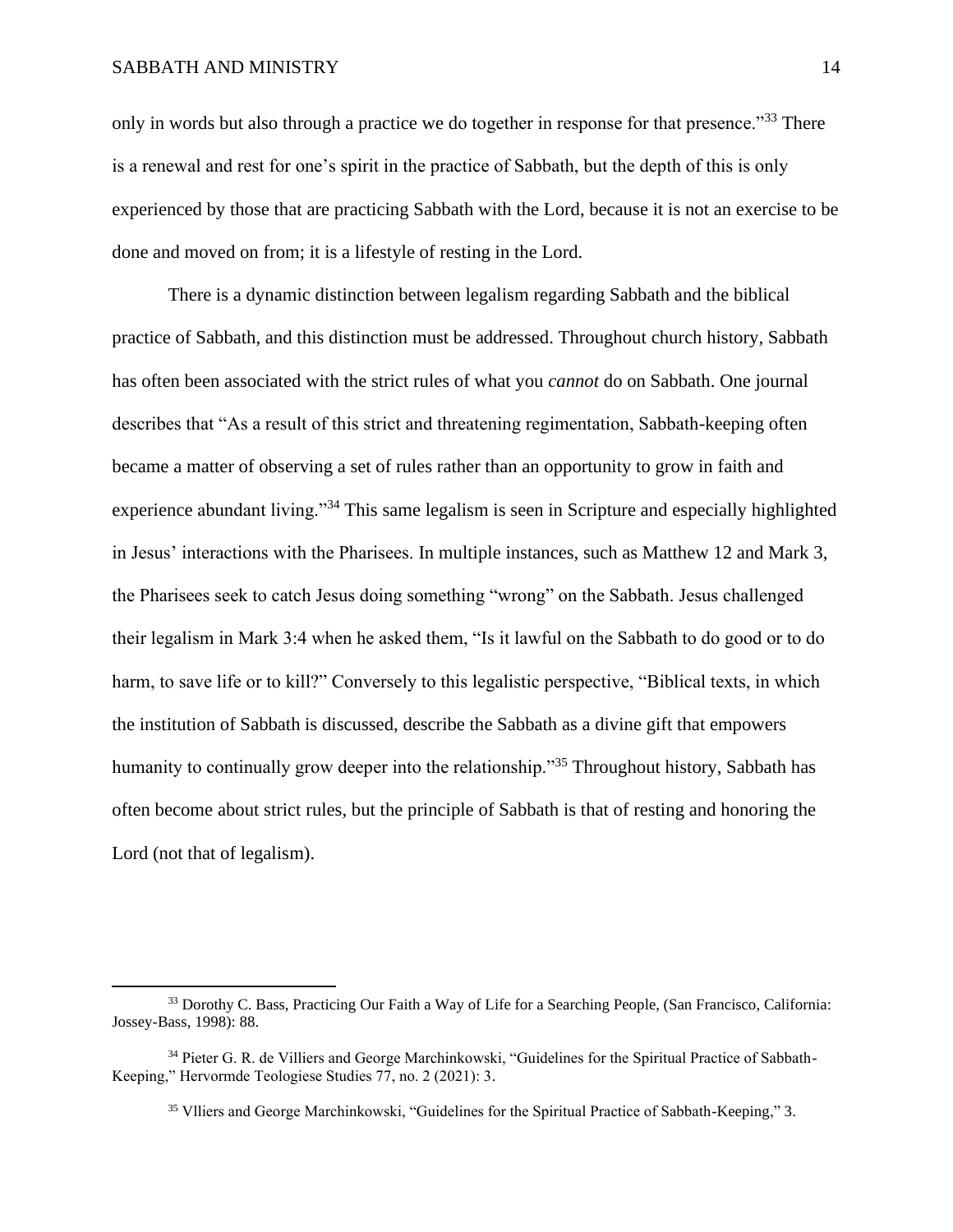#### **Holistic Rest**

As mentioned above, Sabbath is a concept that has infiltrated the secular world as well as Christian and religious circles. There are many studies looking at different aspects of this kind of rest that will be further explored. While Sabbath was introduced in Genesis, as a principle and pattern created by the Lord, a similar concept has evolved in society that can be described as rest, time off, vacation, and the like. Research has been conducted which demonstrates how effectiveness and efficiency in work improve when this intentional rest is engaged in. De Bloom notes that when rest and work are properly balanced, factors such as mood, fatigue, energy level and sleep quality fluctuate accordingly.<sup>36</sup> One study looked at over thirteen hundred individuals and how the frequency of their practice of Sabbath impacted their spiritual health as well as their overall health. Their results showed that "Participants who reported keeping Sabbath three to four days/month were significantly more likely to report higher spiritual well-being scores… and quality of life scores… and were more likely to possess flourishing mental health."<sup>37</sup> Additionally, those practicing Sabbath at this frequency reported lower levels of depression, anxiety and burnout (including emotional exhaustion, depersonalization, and lack of personal accomplishment).<sup>38</sup>

The principle of Sabbath and its benefits can extend to the secular world as well. In the similar vein of rest and the workplace, one study noted that vacation or time off alone was not a guarantee for better health, rather the way that one chooses to utilize their time off has the most

<sup>36</sup> Jessica de Bloom et al., "Effects of Vacation from Work on Health and Well-being: Lots of Fun, Quickly Gone," 196.

<sup>&</sup>lt;sup>37</sup> Holly Hough et al., "Relationships between Sabbath Observance and Mental, Physical, and Spiritual Health in Clergy," *Pastoral Psychology* 68, no. 2 (04, 2019): 183.

<sup>&</sup>lt;sup>38</sup> Hough et al., "Relationships between Sabbath Observance and Mental, Physical, and Spiritual Health in Clergy," 183.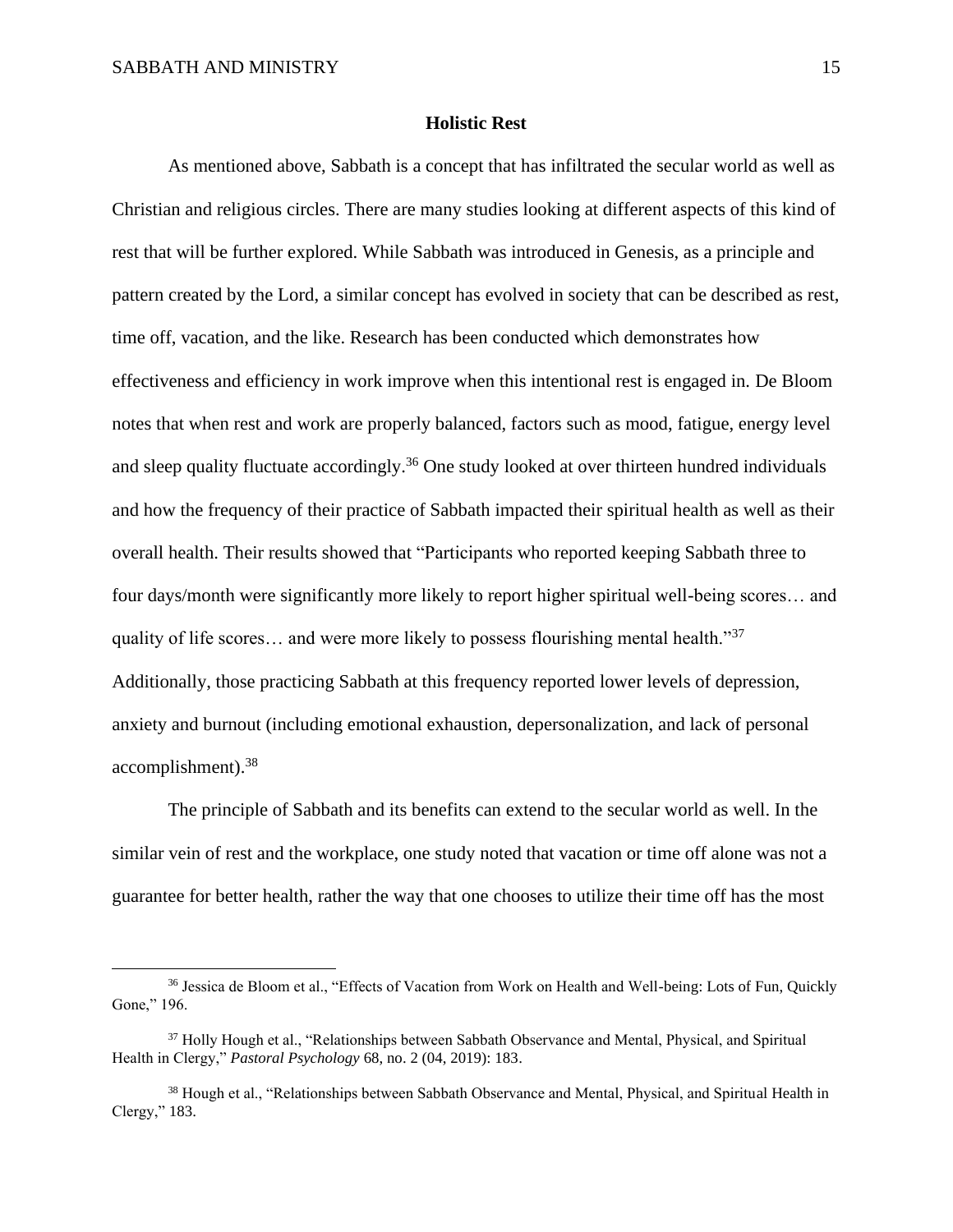impact. They explain that "Having enough time for one's self and one's needs, exercising, getting good sleep, and socializing in a warm vacation climate facilitate recuperation, especially in vacationers reporting higher levels of prevacation mental strain."<sup>39</sup> Dein points out that "From a psychological point of view, rituals reduce anxiety and uncertainty…create meaning in life, foster personal identity and overcome ambivalence and ambiguity."<sup>40</sup> Once again, in all of the studies represented, this biblical concept of intentional rest is being implemented in secular circles, and the benefits of this rest that are seen in Scripture are present throughout these studies and results as well.

An interesting, and relatively new perspective has arisen regarding Sabbath and its relationship to the COVID-19 pandemic. Yahya Wijaya, at Duta Wacana Christian University in Indonesia, discusses the relevance of religious traditions such as Sabbath in a world of the COVID-19 pandemic. Wijayna points to the periods of mitigation and quarantine as almost forced versions of Sabbath, although not all individuals are religious and recognize it as such. In looking at these two factors, Wijayna concluded that "Pandemic and religious traditions of selfrestraint should be comprehended as a synergetic collaboration between nature and culture, a warning about the vices of productivism, and an appeal for a more just and balanced yet realistic lifestyle."<sup>41</sup>

<sup>39</sup> Strauss-Blasche, Gerhard. "Effect of Vacation on Health: Moderating Factors of Vacation Outcome." *Journal of Travel Medicine.* 12, no. 2 (2005): 100.

<sup>40</sup> Simon Dein and Kate M. Loewenthal, "The Mental Health Benefits and Costs of Sabbath Observance among Orthodox Jews*," Journal of Religion and Health* 52, no.4 (12, 2013): 1383.

<sup>41</sup> Yahya Wijaya, "Sabbath, Nyepi, and Pandemic: The Relevance of Religious Traditions of Self-Restraint for Living with the 'New Normal," *Studies in Christian Ethics* 34, no. 4 (November 2021): 543.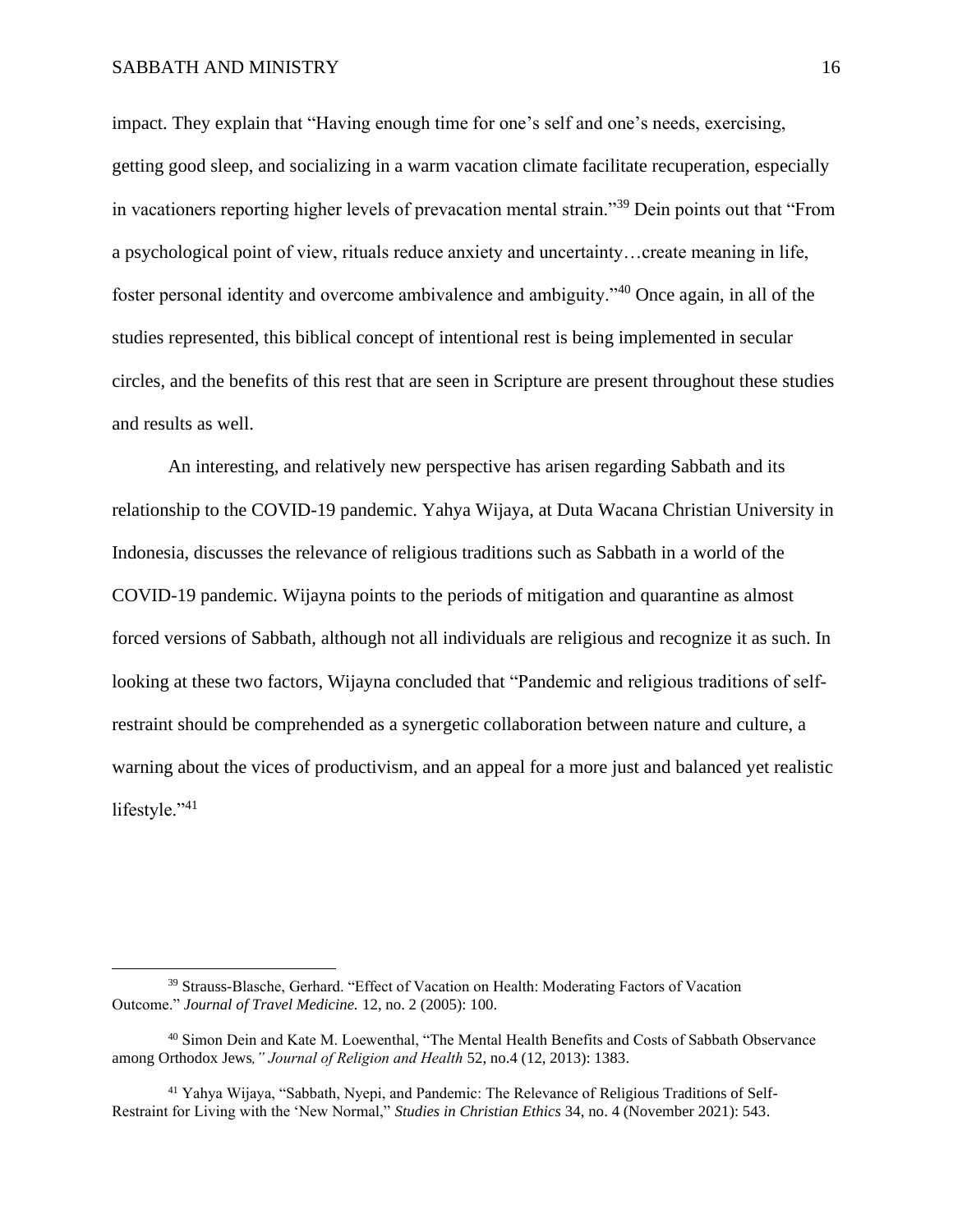## **Sabbath in Religious Circles**

Since Sabbath was introduced first by God as a model to His Creation, the assumption would be that the practice of Sabbath would have the most drastic impacts on those practicing it purposefully, in the way that it was taught. The general principle of Sabbath (which is set aside rest from work) has beneficial impact on those who set aside rest in any way but not necessarily for the intentions of being obedient to the Lord; consequently, how does the practice of Sabbath for believers and those in ministry practically impact those lives?

Sabbath is a pattern, a regular, consistent practice of purposeful rest. Again, this is often weekly practice, but it can also refer to regular patterns of extended rest (such as bi-yearly sabbaticals or a week off every three months). The specifics of the ways in which Sabbath is practiced are not as significant as the practice itself and the effects. Dein speaks specifically of Orthodox Jews and their practice of Sabbath, which they refer to as "Shabbos." One informant described Shabbos as a "withdrawal, disengagement from the mundane and the pursuit of the spiritual plane. On Shabbos I am not trying to expand my empire. I am stepping back, appreciating what I have."<sup>42</sup> This study on how Orthodox Jews practiced Shabbos showed an increase in relational depth: "the freedom from work and weekday commitments, and the involvement in celebratory meals with family and/or friends was said by many to improve and deepen the quality of family and other social relationships."<sup>43</sup> Here it is seen that not only the personal mental and spiritual well-being is impacted by Sabbath practice but the horizontal, community relationships as well.

<sup>&</sup>lt;sup>42</sup> Dein and Loewenthal, "The Mental Health Benefits and Costs of Sabbath Observance among Orthodox Jews," 1386.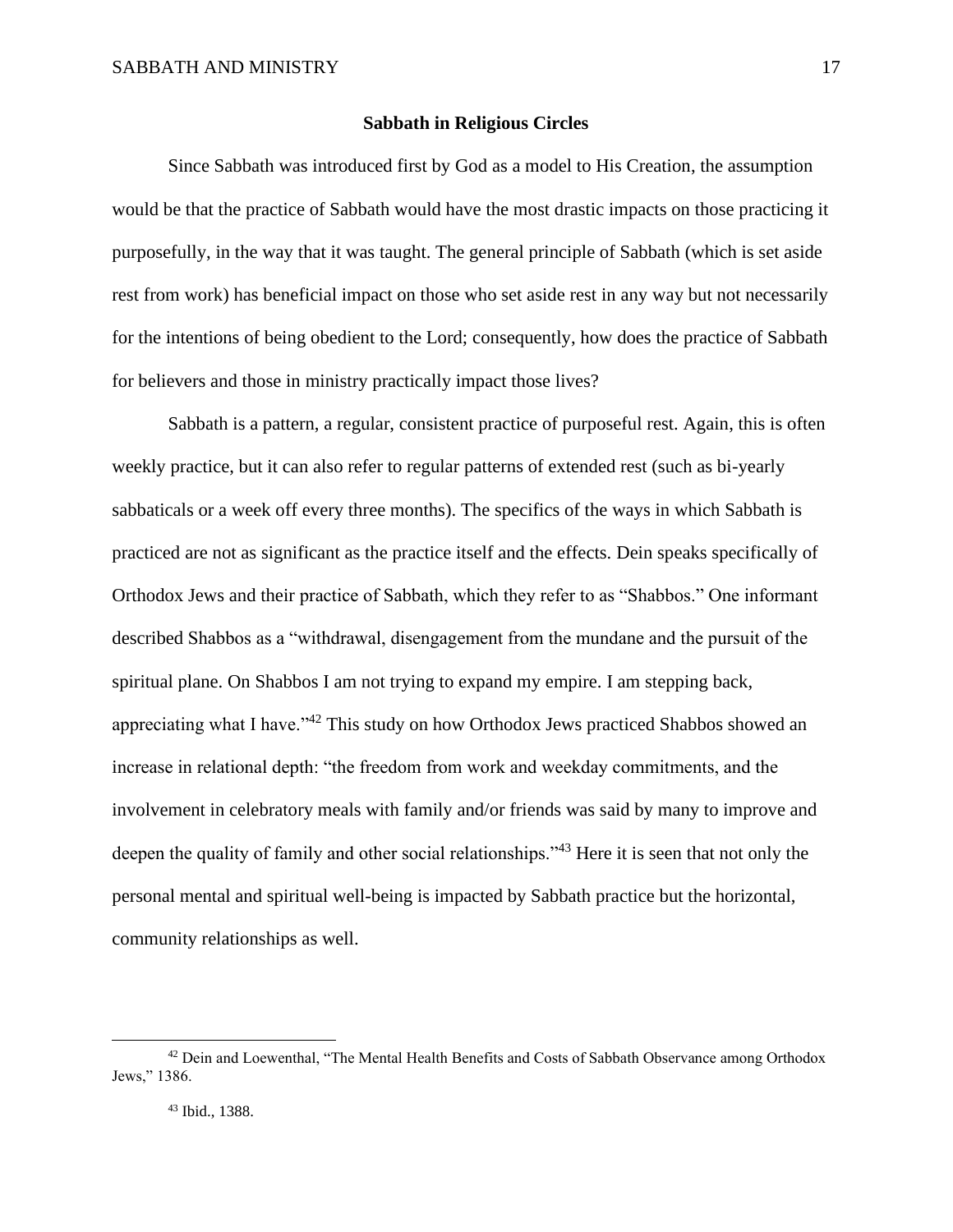In prior ethnographic research, the author's research pointed to a much lower chance of burnout for global workers when they were actively partaking in weekly and extended Sabbath. Burnout can be described as "a prolonged response to chronic emotional and interpersonal stressors on the job, and is defined by three dimensions of exhaustion, cynicism, and inefficacy."<sup>44</sup> "Some individuals pointed out that extended periods of Sabbath have protected them from ensuing burnout that was progressing towards more attrition."<sup>45</sup> One of the informants of this study shared a personal story regarding this. James Sanchez, a global worker in Western Europe, was on the verge of burnout when a woman that he went to church with offered him money and encouraged him to take an extended period of Sabbath.<sup>46</sup> In practicing this severalweek, extended period of Sabbath (or sabbatical), Sanchez was able to avoid a potentially devastating burnout. This time of Sabbath also increased the longevity and effectivity of the ministry that Sanchez was directly involved in among churches and unbelievers in Western Europe. Burnout is not only a phenomenon on the field in the context of global work, yet it is prevalent and relevant in vocational ministry among church leaders and ministry workers.

One dissertation was written specifically on burnout cases among church leaders, specifically clergy-those in vocational ministry. This research was put together as a result of the fact that since prior to the early 2000s, "scholars have recorded increased workload, unending conflict, and high levels of stress in clergy across a wide range of denominations, which has resulted in high levels of burnout."<sup>47</sup> Fee outlines connections between burnout and higher

<sup>44</sup> Scott Dunbar et al., "Calling, caring, and connecting: burnout in Christian ministry," *Mental Health, Religion & Culture* (2020).

<sup>45</sup> Schauble, "Sabbath and Longevity in Global Work," 14, unpublished.

<sup>46</sup> Ibid., 14-15.

<sup>47</sup> Craig Fee, "Causes of Burnout among Church Leaders: A Qualitative Phenomenological Study of Pastors" (Order No. 10792545, Walden University, 2018), 77.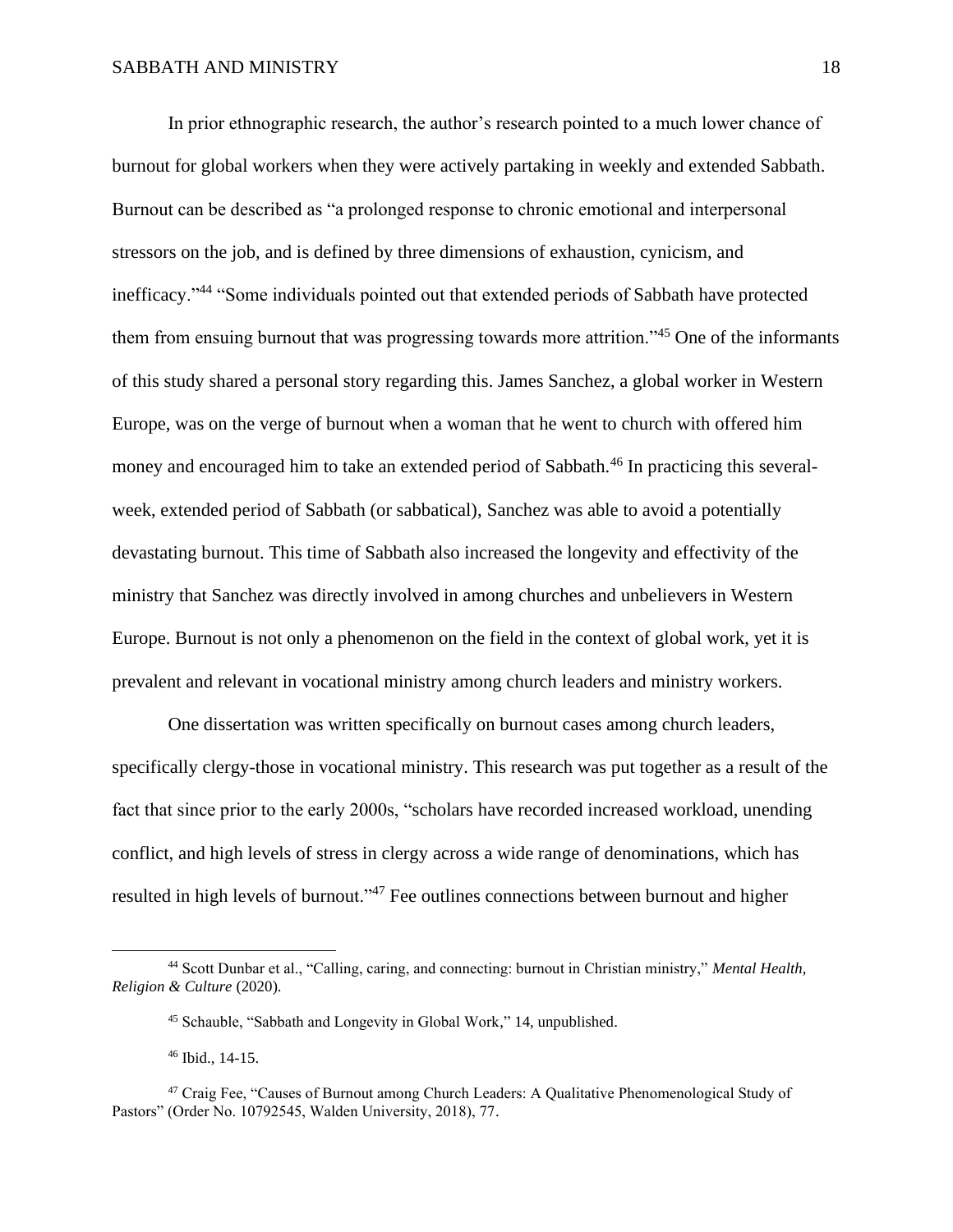mortality rates, heaving drinking, depression and more.<sup>48</sup> Another study describes that "approximately 65% of the clergy in their study were either suffering from burnout or on the verge of burnout."<sup>49</sup> Swoboda contrasts burnout and Sabbath explaining that while Sabbath was the model the Lord created humans to partake in, burnout is the opposite.<sup>50</sup> He summarizes this when he says, "The result of our Sabbath amnesia is that we have become perhaps the most emotionally exhausted, psychologically overworked, spiritually malnourished people in history."<sup>51</sup> He speaks of Sabbath amnesia in that we have forgotten and do not practice this Sabbath principle, so these are the implications to follow our forgetting.

Burnout is not a favorable experience, so how does Sabbath keeping affect this phenomenon of growing rates of burnout? According to MacKenzie, pastors experience burnout "similar to the levels of those in the social work or teaching fields but at higher burnout rates than counselors."<sup>52</sup> This author's previous ethnographic research supported this idea that burnout often leads to decreased ministry. Mackenzie's research shows "45.5 percent of pastors say that they have experienced… burnout to the extent that they needed to take a leave of absence from ministry."<sup>53</sup> It is seen here that in vocational ministry as well as global work, burnout can lead to having to step away from ministry, which ultimately decreases the effectiveness of the ministry.

<sup>48</sup> Fee, "Causes of Burnout among Church Leaders: A Qualitative Phenomenological Study of Pastors," 54.

<sup>49</sup> Scott Dunbar et al., "Calling, caring, and connecting: burnout in Christian ministry."

<sup>50</sup> Swoboda, *Subversive Sabbath*, 17.

<sup>51</sup> Ibid., 18.

<sup>52</sup> Michael MacKenzie, *Don't Blow up Your Ministry: Defuse the Underlying Issues That Take Pastors Down,* (Westmont: InterVarsity Press, 2021), 37.

<sup>53</sup> MacKenzie, *Don't Blow up Your Ministry: Defuse the Underlying Issues That Take Pastors Down*, 40.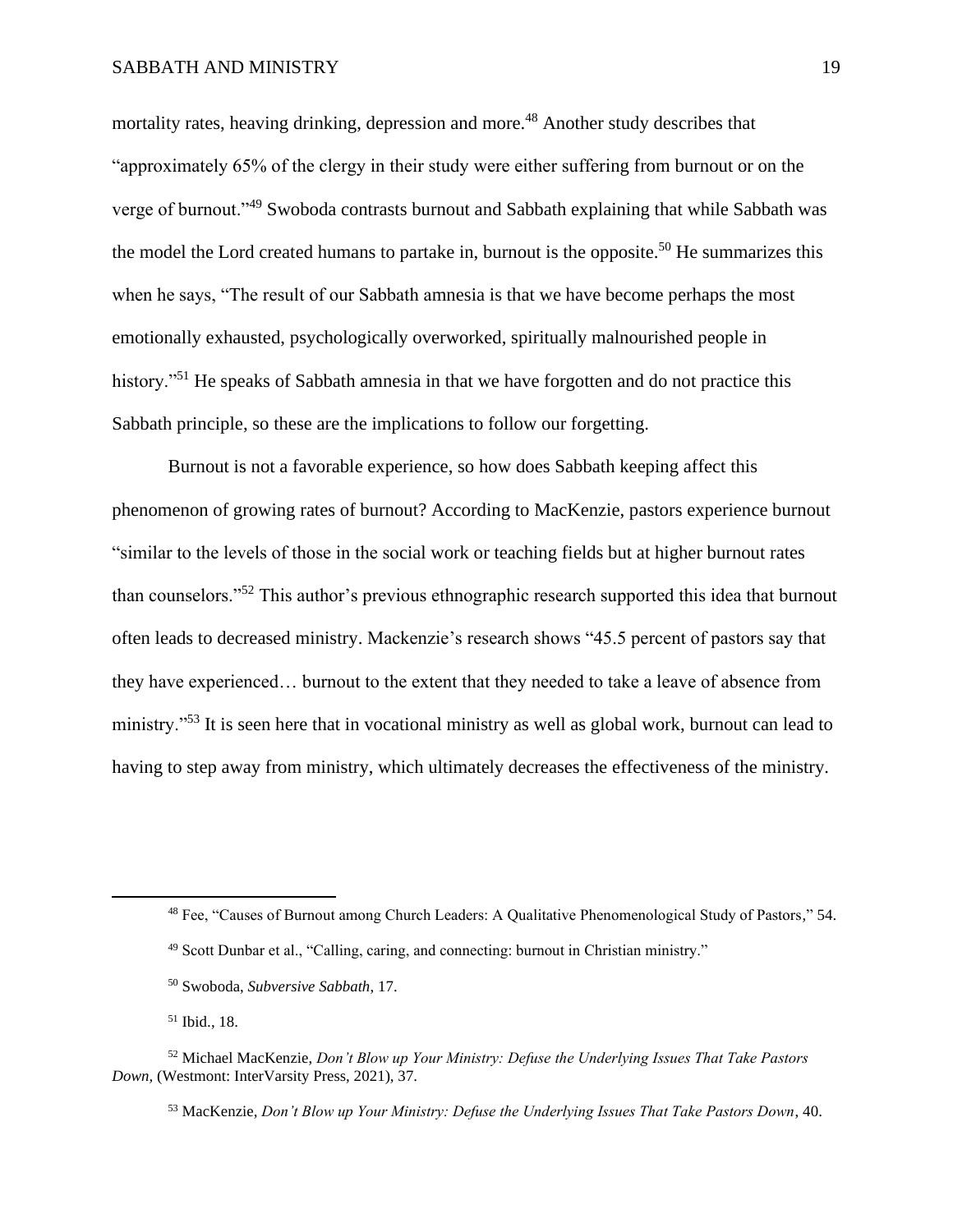There is a present debate regarding Sabbath in religious circles that has to do with the specific calendar day it is practiced on. In a study relating to Seventh-Day Adventist pastors, the issue of the specific day of Sabbath arose. Many individuals of this affiliation hold to the belief that Sabbath *must* be practiced on the traditional Friday to Saturday of Sabbath: Friday evening to Saturday afternoon. This need for specificity provided stress when it came to partaking in Sabbath. "So on the one hand the Sabbath was restful, but on the other hand it was stressful. Likewise, the Sabbath was both energizing and draining; it was a delight and it was drudgery."<sup>54</sup> In the ethnographic research previously cited, one missionary, James Wyatt had a unique insight regarding the specific day of practicing Sabbath. He discussed Genesis 2 and points out that the concept of rest had nothing to do with days or weeks. Wyatt talked through the six days of creation and likened them to being the inauguration of God's temple. "Then, when talking about Sabbath, it can be seen as talking about a temple…'The Sabbath is when [God is] done building the temple, and now He's moved in and is beginning to do the work He's been intending to do all along for the temple.<sup>"55</sup> From this global worker's standpoint, the focus is on the principle of Sabbath, not the calendar date that it takes place.

Many studies point to practice of Sabbath and patterns such as these as things that decrease burnout: "Chandler's study demonstrates the positive role of Christian spiritual practices on pastoral burnout."<sup>56</sup> Another interesting preliminary study "suggest(s) that there may be an association between Sabbath keeping and better health. Anson and Anson (2000, 2001) analyze recorded deaths of Israeli residents and found a significant reduction in the number of

<sup>&</sup>lt;sup>54</sup> Erik C. Carter, "The Practice and Experience of the Sabbath among Seventh-Day Adventist Pastors" *Pastoral Psychology* 62, no. 1 (02, 2013).

<sup>55</sup> Schauble, "Sabbath and Longevity in Global Work," 13, unpublished.

<sup>56</sup> Scott Dunbar et al., "Calling, caring, and connecting: burnout in Christian ministry."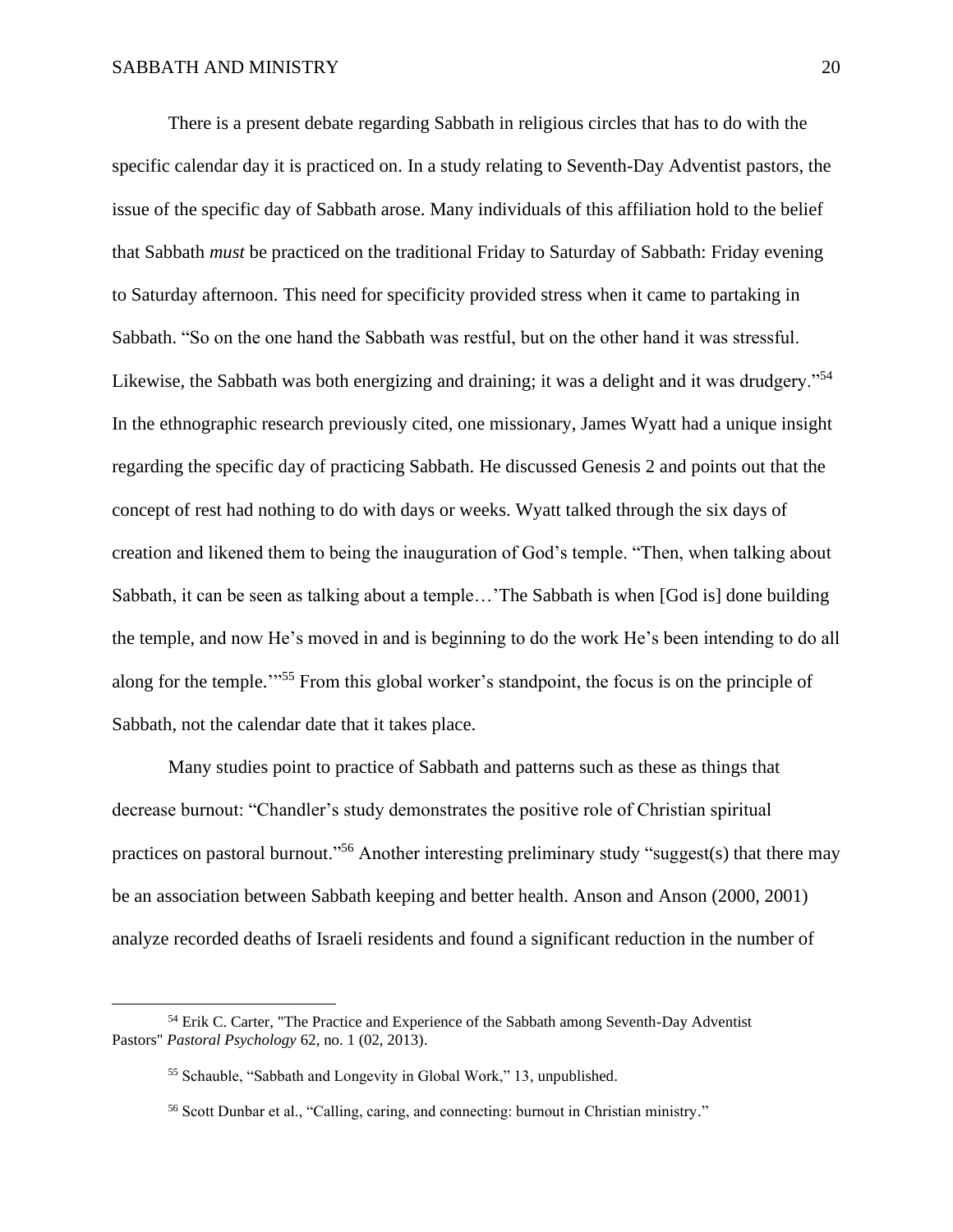deaths among Jews toward the weekend, culminating in fewer death on Saturday (Sabbath) and more deaths on Sunday."<sup>57</sup> Another interesting study showed that the "Odds of obesity are 92% lower for pastors who take at least one day off each week."<sup>58</sup> The study went on to show that the "Odds of obesity are two times lower for those who have been on sabbatical within the past ten years."<sup>59</sup> It is notable that the pattern seen is consistent for both weekly Sabbath and extended periods of sabbatical.

## **Sabbath in Vocational Ministry**

Sabbath has long been a practice among those in Christian circles. In *Subversive Sabbath,*

## A. J. Swoboda describes that

Historically, Christians have kept some form or another of the Sabbath for some two thousand years. But it has largely been forgotten by the church, which has uncritically mimicked the rhythms of the industrial and success-obsessed West. The result? Our roadweary, exhausted churches have largely failed to integrate Sabbath into their lives as vital elements of Christian discipleship.<sup>60</sup>

Christianity is unique from other religions in this way. "We worship the God who invented the weekend… The biblical creation account essentially served as a theological rebuttal of all other 'gods' who never allowed anyone to rest. In a restless world, Yahweh *required* rest."<sup>61</sup> God created humans to require rest to function, so when they do not feed this innate need to rest, there are consequences and gaps that remain. To begin, burnout is often a crippling effect of a lack of Sabbath.

<sup>61</sup> Ibid.*,* 9.

<sup>57</sup> Devon J. Superville, Kenneth I Pargament & Jerry W. Lee, "Sabbath Keeping and Its Relationships to Health and Well-Being: A Meditational Analysis," *The International Journal for the Psychology of Religion* 24, no. 3 (2014).

<sup>58</sup> "Why Protestant pastors need a Sabbath," *Christianity Today* 59, no. 2 (Mar. 2015): 14.

<sup>59</sup> Ibid.

<sup>60</sup> Swoboda, *Subversive Sabbath,* 5.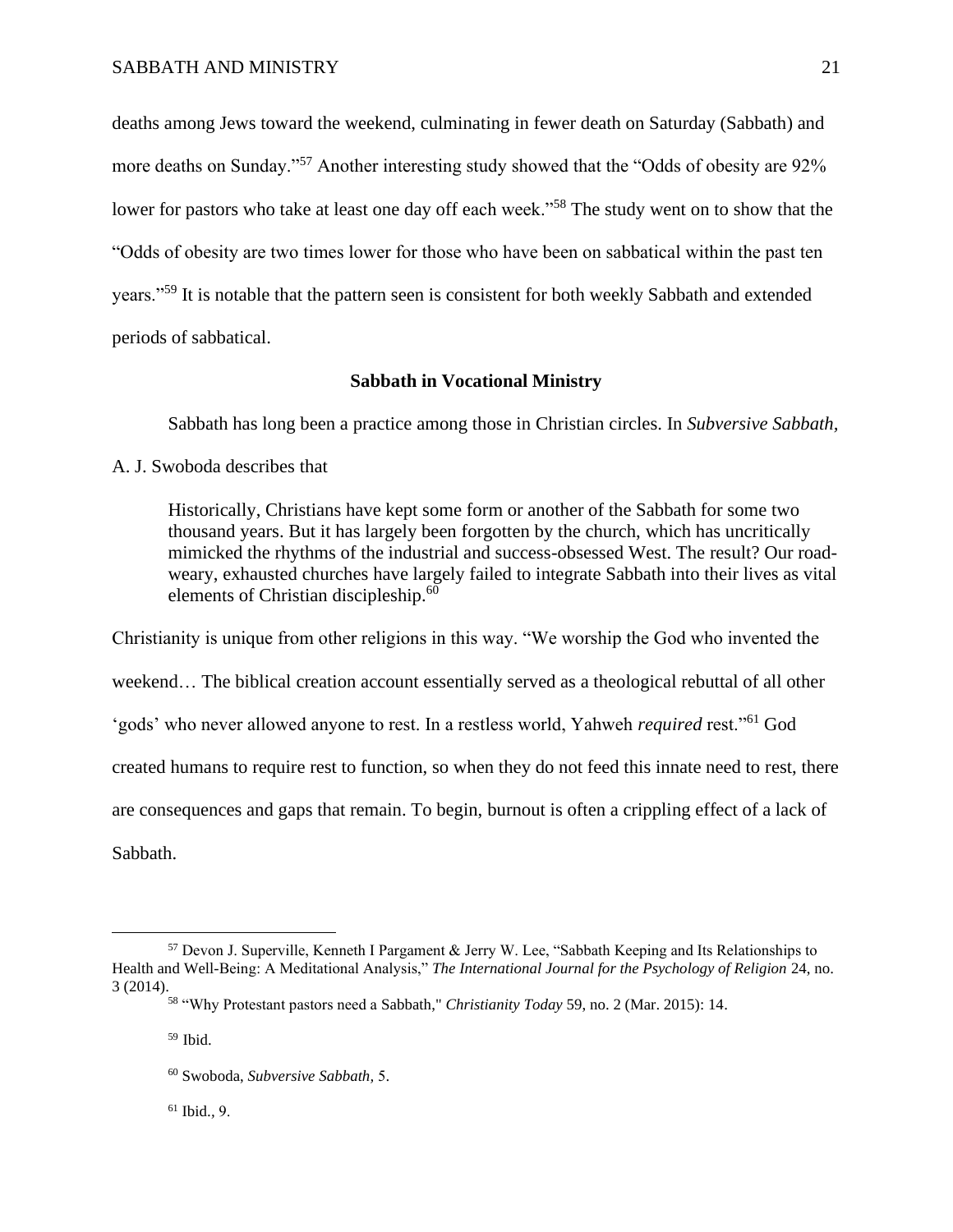A friend communicated the necessity of Sabbath in vocational ministry when reflecting on a conversation with the CEO of an international, Christian ministry. This CEO discussed burnout she had seen in past leaders and noted that she was on a similar path. Sources have shown that in vocational ministry, "relational ministry workers may be at particular risk for developing burnout as a result of spending the majority of their time ministering to, or caring for, others."<sup>62</sup> In a vocation where the week is full of conference calls with field leaders, she found that the weekends could be a time for grant-writing and donor communications. She made the unexpected connection that in the year she spent the most hours working, she also had the *lowest* funds in all her tenure. In stepping back and implementing time to Sabbath, the ministry funds and effectiveness shifted in miraculous ways. In this testimony of someone in long-term vocational ministry, there appears to be a direct correlation between the practice of Sabbath and the longevity and effectiveness of this work being done.

Angela Reed noted that a "major concern for ministers is Sabbath-keeping and other time off,"<sup>63</sup> meaning this is something that they highly prioritize and value. While minsters work on the traditional Sabbath day, they place emphasis on setting aside a separate day of Sabbath rest for themselves. On top of weekly Sabbaths, Reed also went on to mention that the "Longer periods away from the church are fulfilled by sabbaticals."<sup>64</sup> Many of these sources are pointing to both types of Sabbath: regular, weekly Sabbath and extended periods of sabbatical. In the ethnographic study, both regular and extended Sabbath were themes that emerged. One missionary in Europe discussed a period in her life where she was seeking clarity on steps

 $62$  Candace Coppinger Pickett et. al, "Social Networks among Ministry Relationships: Relational Capacity, Burnout, & Ministry Effectiveness," *Journal of Psychology and Theology* 45, no. 2 (Summer, 2017).

<sup>63</sup> Angela Reed, "Rooted in Relationship: Longevity in Congregational Ministry," *Review & Expositor* 113, no. 3 (August 2016): 313.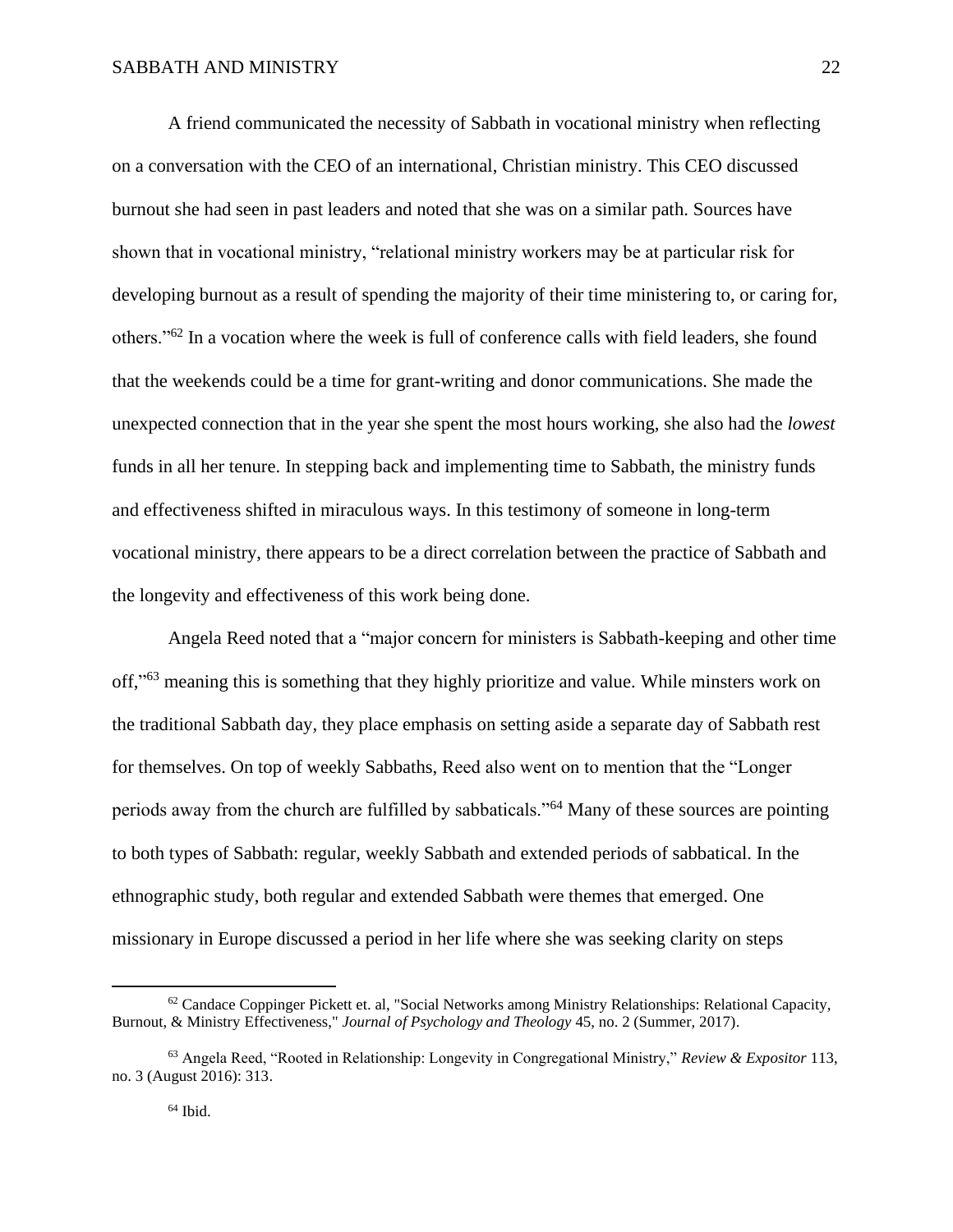forward in her life and ministry. Reed's supervisor suggested possibly taking a sabbatical, and during this year-long sabbatical, Jaime found great guidance into her next step after seventeen years of overseas ministry. Sevier describes that "most pastors who have taken sabbaticals find that they return to their churches physically refreshed and spiritually renewed in ways that a normal vacation cannot provide."<sup>65</sup> These consistent themes among vocational ministry and global work seem to point to the idea that a combination of both forms of Sabbath rest (regular and extended) is the most effective way to utilize this Sabbath rest. These practices prevent burnout attrition while simultaneously providing time for recharging and clarity.

Attrition is when someone leaves ministry for any reason, and attrition is often a result of burnout. As Sabbath and effect on ministry is being observed, its effect on longevity is also being observed. Pastors are leaving ministry by attrition, so is Sabbath something that can shift this pattern? Elkington states that "Statistics… indicate that three pastors leave the ministry in North America every day, and significant numbers experience ministry burnout."<sup>66</sup> The study Elkington discusses was conducted with 51 pastors all across Canada, Netherlands, France, Germany, Norway, South Africa, United Kingdom and the United States.<sup>67</sup> In this study, statistics showed that "67% stated that they had faced exhaustion and sadness in their ministry tenure."<sup>68</sup> Another study regarding social networks and ministry showed that often in ministry,

<sup>67</sup> Ibid.

 $68$  Ibid.

<sup>65</sup> Melissa Bane Sevier, "The Healthy Practice of PASTORAL SABBATICALS," *Presbyterian Outlook*, (2017), 33.

<sup>66</sup> Robert Elkington, "Adversity in Pastoral Leadership: Are Pastors Leaving the Ministry in Record Numbers, and if so, Why?" *Verbum Et Ecclesia* 34, no. 1 (2013): 8.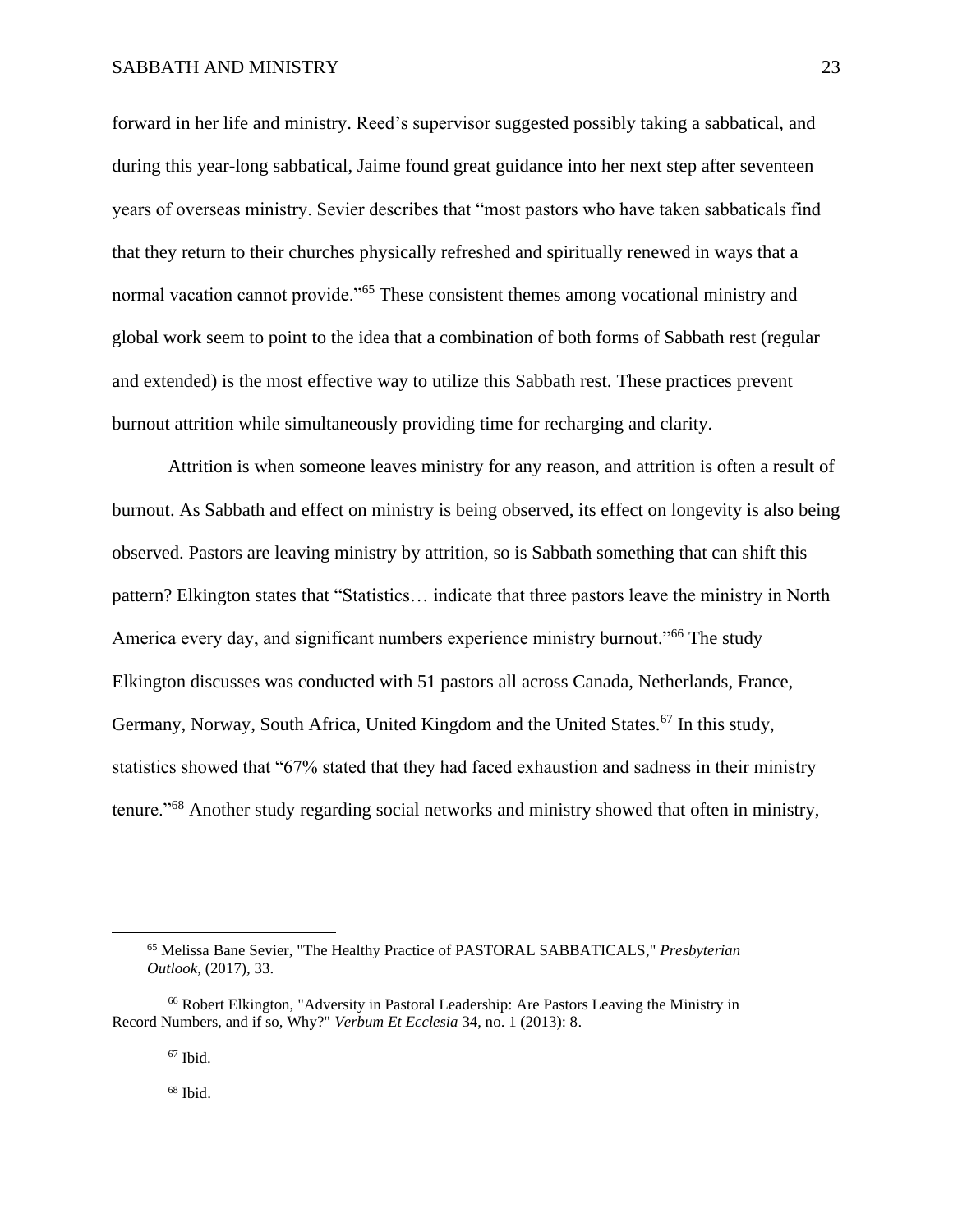higher levels of burnout and lower levels of ministry effectiveness are directly related.<sup>69</sup> As referenced from the ethnography, it was found that "extended periods of sabbath have protected [global workers] from ensuing burnout that was progressing towards attrition."<sup>70</sup> Clearly, attrition and burnout are a present factor in vocational ministry, and it has been seen throughout the pages of this research that increase in Sabbath directly correlates to decrease in burnout. Reed describes that "Sabbath and sabbaticals rank high on the list of recommended self-care practices enabling clergy to sustain ministry, especially in one context, over a long period of time. $171$ 

Childress discusses a group of friends, six pastors, and their collective and unique practices of Sabbath. From men who led such different lives, congregations and stories, this article provided a lot of insight into the perspective and benefit of partaking in extended Sabbath. They discuss that the concept of Sabbath is difficult, because it takes a lot of faith to step away from their congregations and their church when there are always tasks to be done. One noted "I have learned, for example, that good sabbaths not only make good Christians; they make good pastors and good churches too. Practicing sabbath has allowed me to loosen my grip on running the church. It's not my church anyway. It's God's church, and God and God's people are perfectly capable of taking care of business."<sup>72</sup> In first investing time with the Lord, church leaders are able to more effectively lead the church that they are called to serve, trusting that the Lord is ultimately sovereign.

 $69$  Pickett et. al, "Social Networks among Ministry Relationships: Relational Capacity, Burnout, & Ministry Effectiveness."

<sup>70</sup> Schauble, "Sabbath and Longevity in Global Work," 14, unpublished.

<sup>71</sup> Angela Reed, "Introduction to Special Issue on Pastoral Longevity," *Review & Expositor* 113, no. 3 (August 2016).

<sup>72</sup> Childress, "Company of friends: six pastors make a sabbath."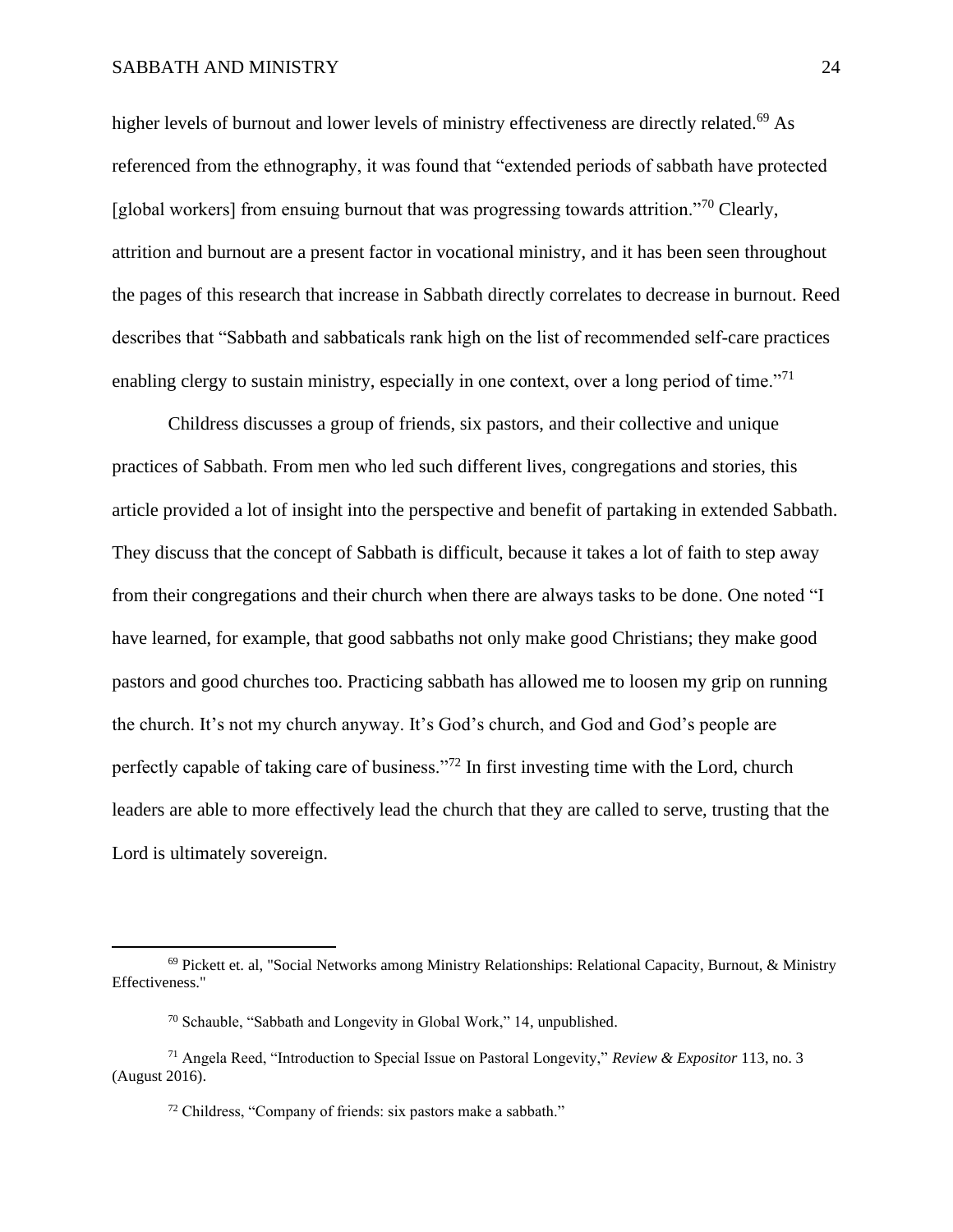## **Final Comparison**

It appears that among religious communities and in vocational ministry work, this pattern of Sabbath rest decreasing burnout remains consistent with the global findings. It is important to note that in the ethnography, there was a distinction noted in the circle of global work: "Much of the information in connection to protection from burnout directly adjoins to longer periods of sabbath: weeks or months of intentional rest."<sup>73</sup> Many sources have pointed to increased rest and decrease in burnout from Sabbathing one day a week. Additionally, missionaries, such as Jaime Reed, suggested extended periods of Sabbath rest as instrumental in reducing burnout and ultimately attrition.<sup>74</sup>

In the *Christian Education Journal,* Gallagher had incredible insight and research on this topic. "There are multiple factors that make pastoral and ministry workers at risk of burnout. Prolonged stress and fatigue are inherent in ministry and pastoral work, based on high relational stress, limited social support, isolation, unhealthy expectations, and ambiguity of the role."<sup>75</sup> Gallagher points out that one of the unfortunate effects of burnout among pastors is an increase in attrition.<sup>76</sup> This remains constant with the author's prior ethnographic research. This research concluded that in global work, higher levels of burnout increased risk of attrition. The ethnography noted that "the practice of Sabbath not only impacts the longevity of ministry but the ability to conduct ministry well. Several informants pointed to sabbath as a discipline that

<sup>76</sup> Ibid., 137.

<sup>73</sup> Schauble, "Sabbath and Longevity in Global Work," 14, unpublished.

<sup>74</sup> Ibid., 15.

<sup>75</sup> Luisa J. Gallagher, "A Theology of Rest: Sabbath Principles for Ministry," *Christian Education Journal*  16, no. 1 (04, 2019): 137.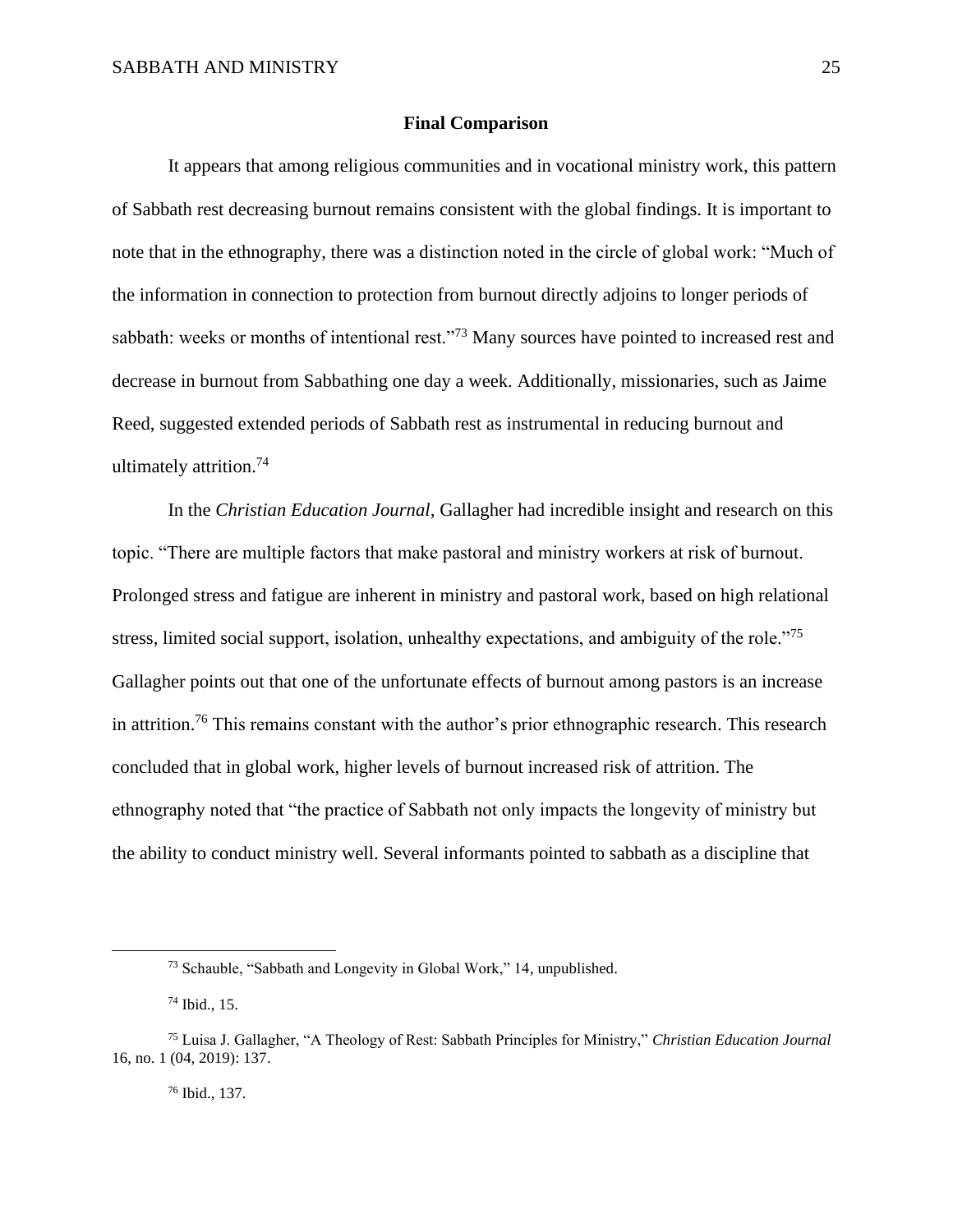decreases the risk of burnout and preventable attrition."<sup>77</sup> Gallagher's article also was synonymous with the ethnographic study in that its conclusion showed that practice of Sabbath not only lowered rates of attrition and burnout, but it increased the effectiveness at which ministry was done: "In conclusion, a practice of Sabbath rhythm and a theology of rest can greatly impact how ministers approach their work, developing healthy ministry practices and strengthening their daily awareness of the presence of God."<sup>78</sup> This theology of rest is one that reflects the biblical pattern of Sabbath in the regular life of a believer.

#### **Conclusion**

Sabbath is first introduced to the world in Genesis  $2^{79}$ , is reinforced throughout the Old Testament law and practices, and is modeled in the life of Jesus through the Gospels. Jesus demonstrated Sabbath in the way He lived and sought solitude alone with the Father and in the way He shepherded His disciples to do the same. Sabbath was created by God, so in its origin it is supernatural. There is a spiritual aspect of Sabbath that is powerful and beneficial for those who practice it and are living as a Christ follower. Despite this supernatural facet of Sabbath, those who do not know the Lord can still benefit from these principles of rest. As Bass pointed out, this concept of Sabbath and rest "is encompassing enough to address a need that is fundamental to human existence."<sup>80</sup> Humans were designed to need this rest, so those not walking with Jesus Christ can still benefit in their health, relationships, and mental health by partaking in this principle of set aside, intentional rest. Correlations are seen between improved mental health, longevity in life and the workplace, and improved work ethic when rest (a day off)

<sup>77</sup> Schauble, "Sabbath and Longevity in Global Work," 10, unpublished.

<sup>78</sup> Gallagher, "A Theology of Rest: Sabbath Principles for Ministry," 147.

<sup>79</sup> Francois P. Moller, "Three Perspectives on the Sabbath," Die Skriflig 53, no.1 (2019).

<sup>80</sup> Dorothy Bass, "Christian Formation in and for Sabbath Rest: A Journal of Bible and Theology," 25.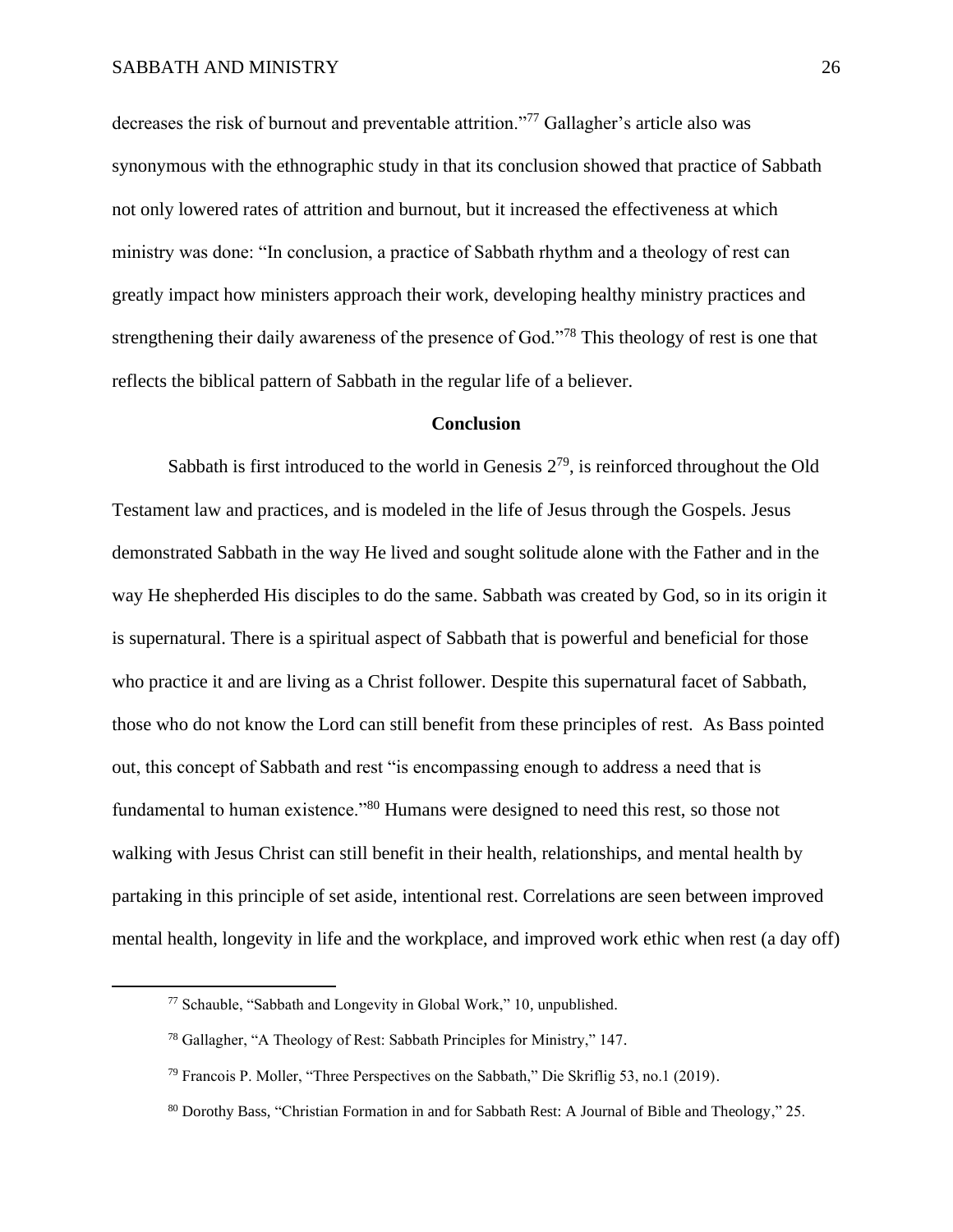is practiced weekly. In religious circles not specific to Christianity, these same benefits are seen as well.

In conclusion, the findings are consistent with those of the former Sabbath and global work ethnography. When applied, this biblical principle of regular Sabbath practice reaps many of the same rewards in both global work and vocational ministry. Similarly, when Sabbath is neglected, many of the same pitfalls and consequences follow. For ministry workers, the regular practice of Sabbath, as well as taking extended periods of rest, decreases levels of burnout and rates of attrition. At the same time, engaging in these Sabbath practices increases the effectiveness of ministry, whether that is in a global context or in vocational ministry here in the United States. This research could be furthered by conducting interviews with vocational ministry workers, specifically with pastors, church staff and Christian non-profit employees. Gallagher describes that "rest brings renewed energy to the work of ministry professionals, and it is given to God's followers as a divine gift. In the Kingdom of God work and rest are in harmony."<sup>81</sup> Whether in professional roles in ministry, living life as a Christ-follower or a human living in society, set aside Sabbath and intentional rest is shown to be beneficial to ministry, health, community, and the self. While this may present itself differently in practice, due to the differences in location and vocation, the underlying principles of rest and the implications of Sabbath are present across all areas of ministry.

<sup>81</sup> Gallagher, "A Theology of Rest: Sabbath Principles for Ministry," 142.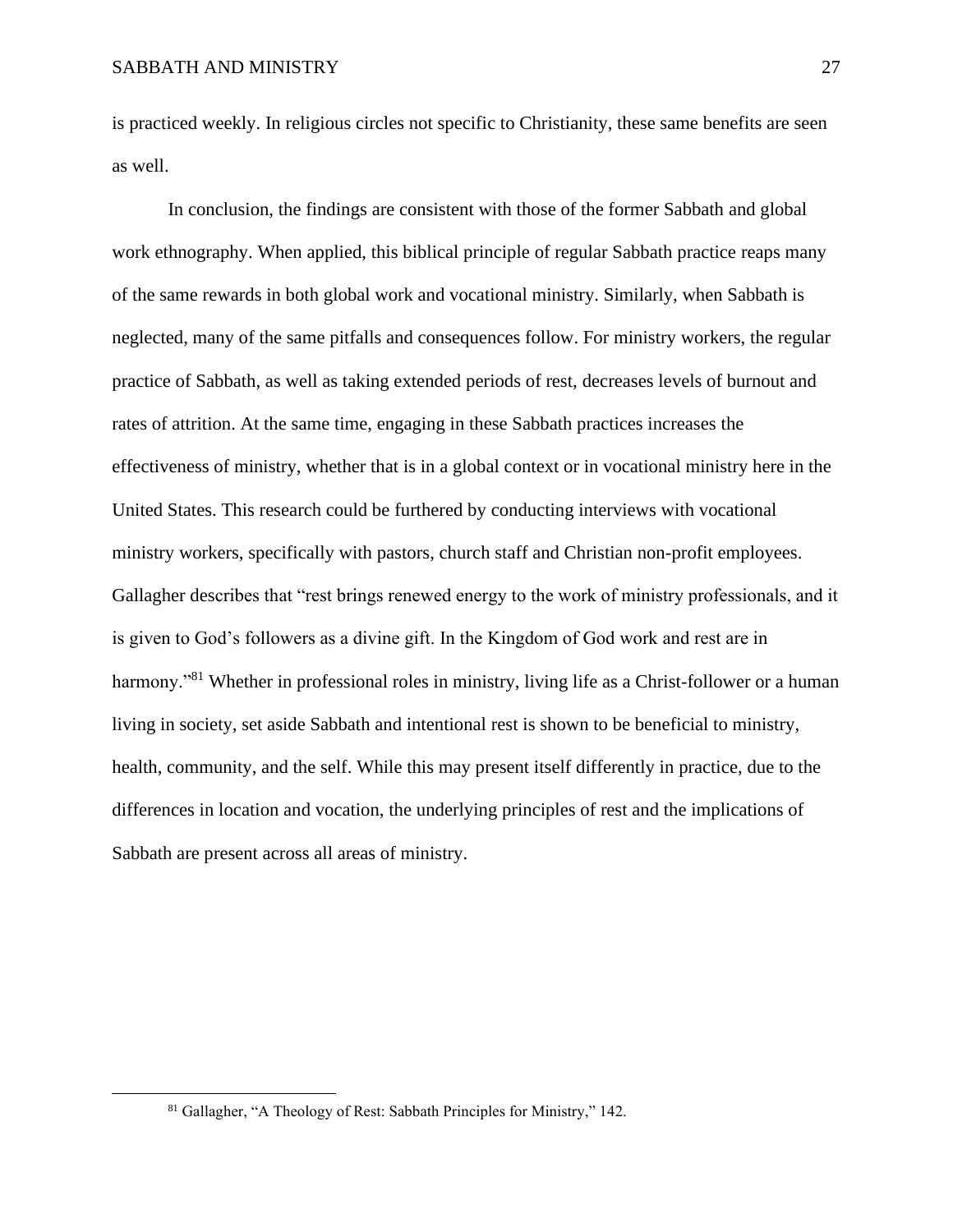## **Bibliography**

- Bass, Dorothy C. "Christian Formation in and for Sabbath Rest: A Journal of Bible and Theology." *Interpretation* 59, no. 1 (01, 2005): 25-37.
- Bass, Dorothy C. *Practicing Our Faith a Way of Life for a Searching People*. San Francisco, California: Jossey-Bass, 1998.
- Bernstein, Ellen. "Celebrating God, Celebrating Earth: Psalms, Sabbath, and Holy Days." Currents in Theology and Mission 37, no. 5 (October 2010): 378-88.
- Carter, Erik C. "The Practice and Experience of the Sabbath among Seventh-Day Adventist Pastors." *Pastoral Psychology* 62, no. 1 (02, 2013): 13-26.
- Childers, Jeremiah V. "A Reintroduction of Sabbath as a Biblical Practice for the Spiritual Formation of Inman First Baptist Church Inman, South Carolina." Order No. 10792041, Gardner-Webb University, 2018.
- Childress, Kyle. "Company of friends: six pastors make a sabbath." *The Christian Century* 121, no. 7, (April 6, 2004), 20+.
- Comer, John Mark. *The Ruthless Elimination of Hurry*. Great Britain: Hodder & Stoughton, 2019.
- de Bloom, Jessica, Sabine A. E. Geurts, Toon W. Taris, Sabine Sonnentag, Carolina de Weerth, and Michiel A. J. Kompier. "Effects of Vacation from Work on Health and Well-being: Lots of Fun, Quickly Gone." *Work and Stress* 24, no. 2 (04, 2010).
- Dein, Simon and Kate M. Loewenthal. "The Mental Health Benefits and Costs of Sabbath Observance among Orthodox Jews." *Journal of Religion and Health* 52, no. 4 (12, 2013): 1382-90.
- de Villiers, Pieter G. R. and George Marchinkowski. "Guidelines for the Spiritual Practice of Sabbath-Keeping." *Hervormde Teologiese Studies* 77, no. 2 (2021).
- Dunbar, Scott, Thomas Frederick, Yvonne Thai & John Gill. "Calling, caring, and connecting: burnout in Christian ministry." *Mental Health, Religion & Culture* (2020): 1-11.
- Elkington, Robert. "Adversity in Pastoral Leadership: Are Pastors Leaving the Ministry in Record Numbers, and if so, Why?" *Verbum Et Ecclesia* 34, no. 1 (2013): 1-13.
- Fee, Craig. "Causes of Burnout among Church Leaders: A Qualitative Phenomenological Study of Pastors." Order No. 10792545, Walden University, 2018.
- Fickenscher, Pamela and Norman Wirzba. "Sabbath for pastors." The Christian Century 122, no. 23 (Nov. 15, 2005): 43.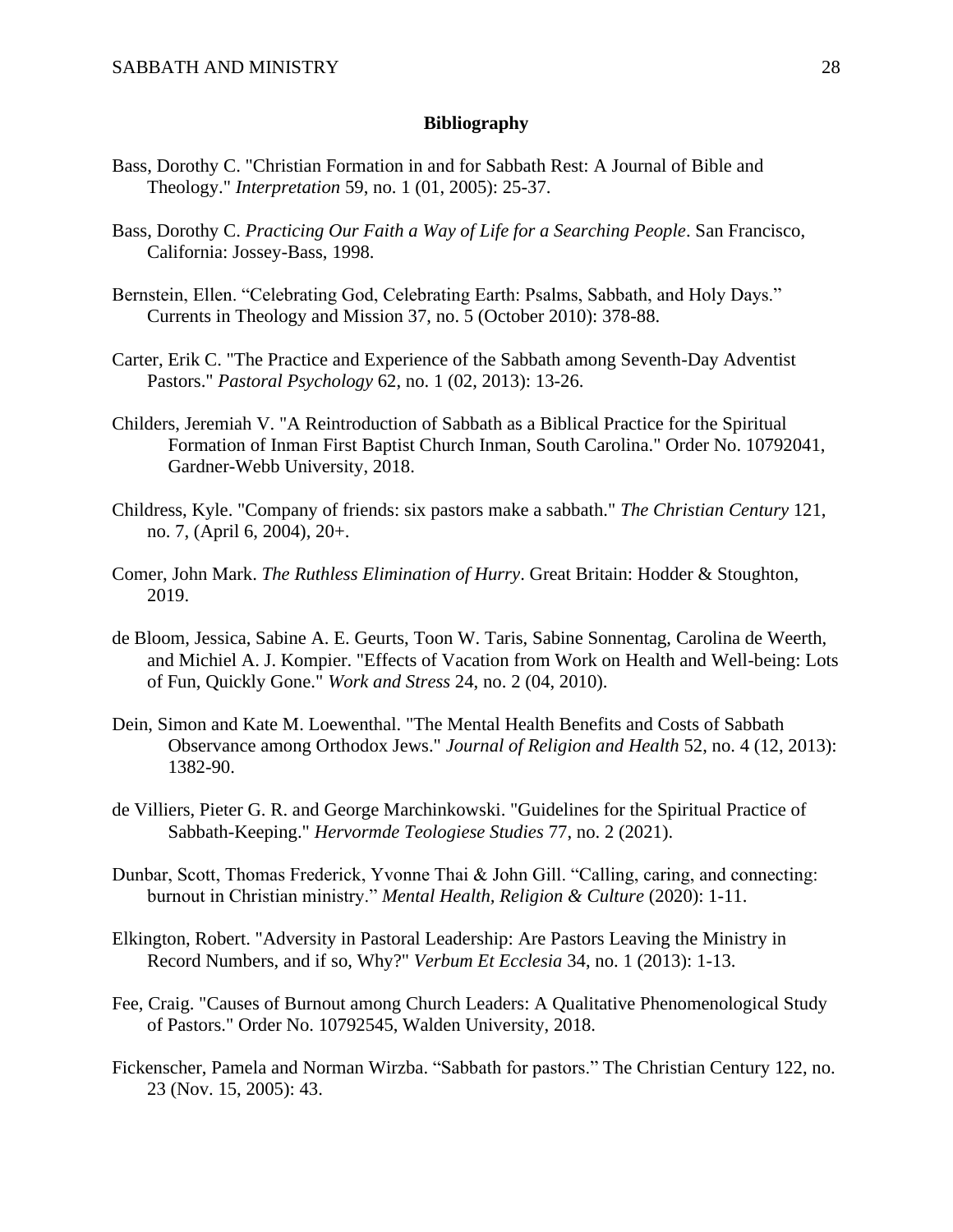- Gallagher, Luisa J. "A Theology of Rest: Sabbath Principles for Ministry." *Christian Education Journal* 16, no. 1 (04, 2019):134-49.
- Guillaume, Philippe. *Land, Credit and Crisis : Agrarian Finance in the Hebrew Bible*. London: Routledge, 2014.
- Hamilton, Victor P. *The New International Commentary on the Old Testament: The Book of Genesis, Chapters 1-17*. Grand Rapids, Michigan: William B. Eerdmans Publishing Company, 1990.
- Han, Byung-Chul*. The Burnout Society*. Stanford, California: Stanford University Press, 2015.
- Hough, Holly, Rae Proeschold-Bell, Xin Liu, Carl Weisner, Elizabeth L. Turner, and Jia Yao. "Relationships between Sabbath Observance and Mental, Physical, and Spiritual Health In Clergy." *Pastoral Psychology* 68, no. 2 (04, 2019): 171-93.
- MacKenzie, Michael. *Don't Blow up Your Ministry : Defuse the Underlying Issues That Take Pastors Down*. Westmont: InterVarsity Press, 2021.
- Marion, Forrest L. "All That Is Pure in Religion and Valuable in Society." *The Virginia Magazine of History and Biography* 109, no. 2 (2001): 187-218.
- McKay, Heather A. "The Sabbath as a Day of Worship: The Evidence Prior." PhD diss., University of Glasgow, 1992, 109. (13834073).
- Möller, Francois,P. "Three Perspectives on the Sabbath." *In Die Skriflig* 53, no. 1 (2019).
- Pickett, Candace Coppinger, Justin L. Barrett, Cynthia B. Eriksson, and Christina Kabiri. "Social Networks among Ministry Relationships: Relational Capacity, Burnout, & Ministry Effectiveness." *Journal of Psychology and Theology* 45, no. 2 (Summer, 2017): 92-105.
- Reed, Angela. "Rooted in Relationship: Longevity in Congregational Ministry." *Review & Expositor* 113, no. 3 (August 2016): 303–14.
- Reed, Angela H., and R. Robert Creech. "Introduction to Special Issue on Pastoral Longevity." *Review & Expositor* 113, no. 3 (August 2016): 267–70.
- *Sabbath*. *The Macmillan Encyclopedia*. London : Macmillan, 2003.
- "Sabbath." In *The Interpreters Dictionary of the Bible*. Edited by George Arthur Buttrick. Vol. 4. New York/Nashville: Abingdon Press, 1962.
- Schauble, Delaney. "Sabbath and Longevity in Global Work." Paper presented at Liberty University, Lynchburg, Virginia, April 30, 2021. Unpublished.